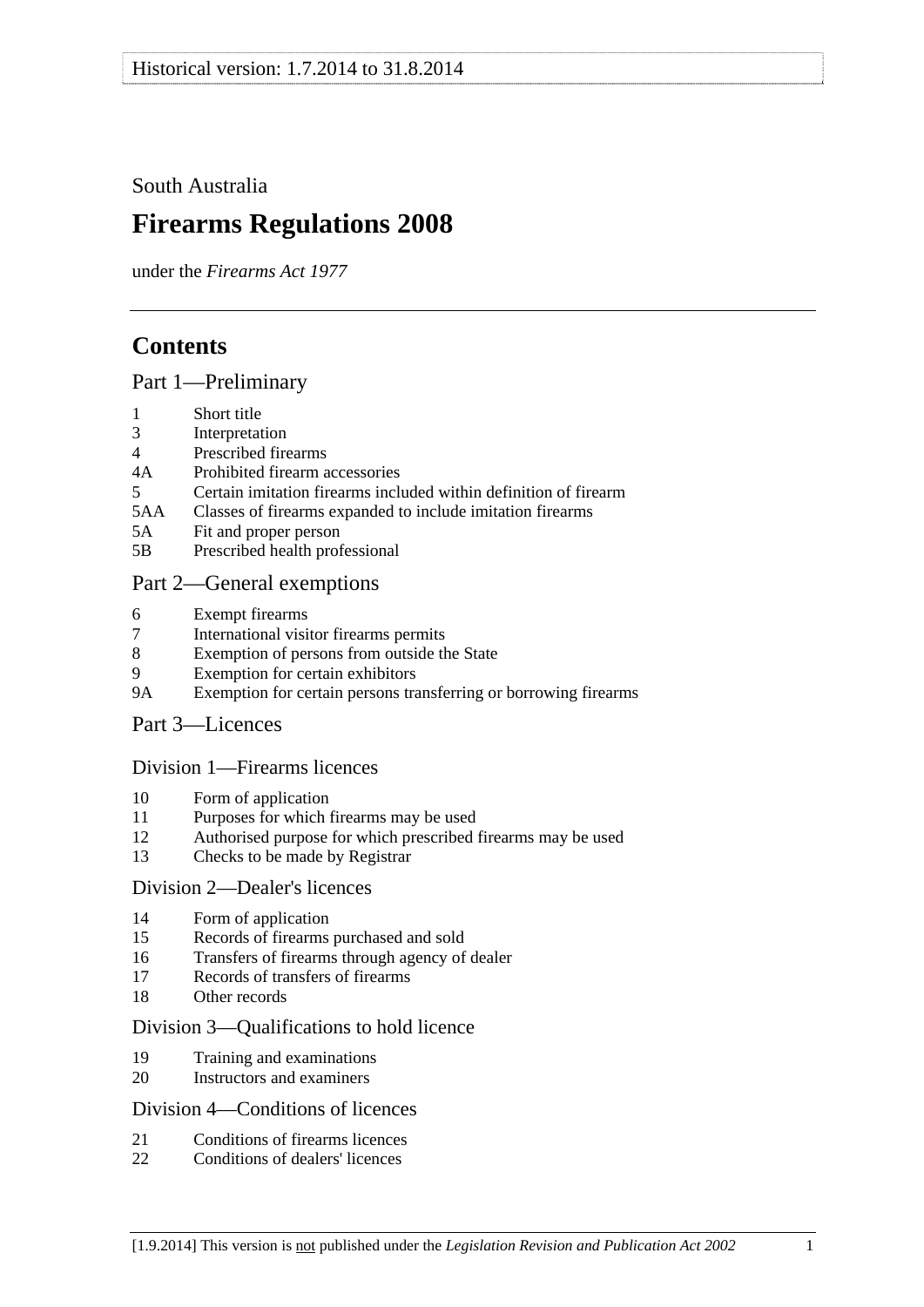### [Division 5—Exemptions relating to licences](#page-17-0)

- [23 Exemption from requirement to be licensed](#page-17-0)
- [24 Exemption of juniors from certain provisions](#page-18-0)

#### [Division 6—General](#page-19-0)

- [25 Company nominee](#page-19-0)
- [26 Replacement of licence](#page-19-0)
- [27 Reporting obligations of prescribed persons](#page-19-0)

## [Part 4—Acquisition and registration of firearms](#page-20-0)

- [28 Application for permits](#page-20-0)
- [29 Checks to be made by Registrar](#page-20-0)
- [30 Application to register firearm](#page-20-0)
- [31 Acquisition of class C firearms](#page-20-0)
- [32 Nature of alteration, loss, theft or destruction of firearm](#page-21-0)
- [33 Acquisition of class H firearms](#page-21-0)
- [34 Certificate of registration](#page-21-0)

## [Part 5—Acquisition of ammunition](#page-22-0)

- [35 Application for permit](#page-22-0)
- [36 Limit on quantity of ammunition](#page-22-0)
- [37 Exemption—acquisition and supply of gas cylinders](#page-22-0)

## [Part 6—Security of firearms and ammunition](#page-22-0)

- [38 Security of firearms](#page-22-0)
- [39 Possession of prescribed firearms](#page-23-0)
- [40 Possession of firearms by dealers](#page-23-0)
- [41 Ammunition](#page-23-0)
- [42 Security of dealer's building](#page-23-0)
- [43 Exemption from Part](#page-23-0)
- [Part 7—Recognised bodies](#page-24-0)

### [Division 1—Recognised firearms clubs](#page-24-0)

- [44 Application for recognition](#page-24-0)
- [45 Certificate of recognition](#page-24-0)
- [46 Approval of Registrar required for alteration to range](#page-24-0)
- [47 Club to inform Registrar of change](#page-25-0)
- [48 Acceptance of new members](#page-25-0)
- [49 Records to be kept by clubs](#page-25-0)
- [50 Change in membership](#page-26-0)

# [Division 2—Recognised paint-ball operators and recognised commercial range](#page-26-0)  [operators](#page-26-0)

- [51 Application for recognition of paint-ball operator](#page-26-0)
- [52 Application for recognition of commercial range operator](#page-26-0)
- [53 Certificate of recognition](#page-27-0)
- [54 Alteration of grounds or range](#page-27-0)
- [55 Operator to inform Registrar of change](#page-27-0)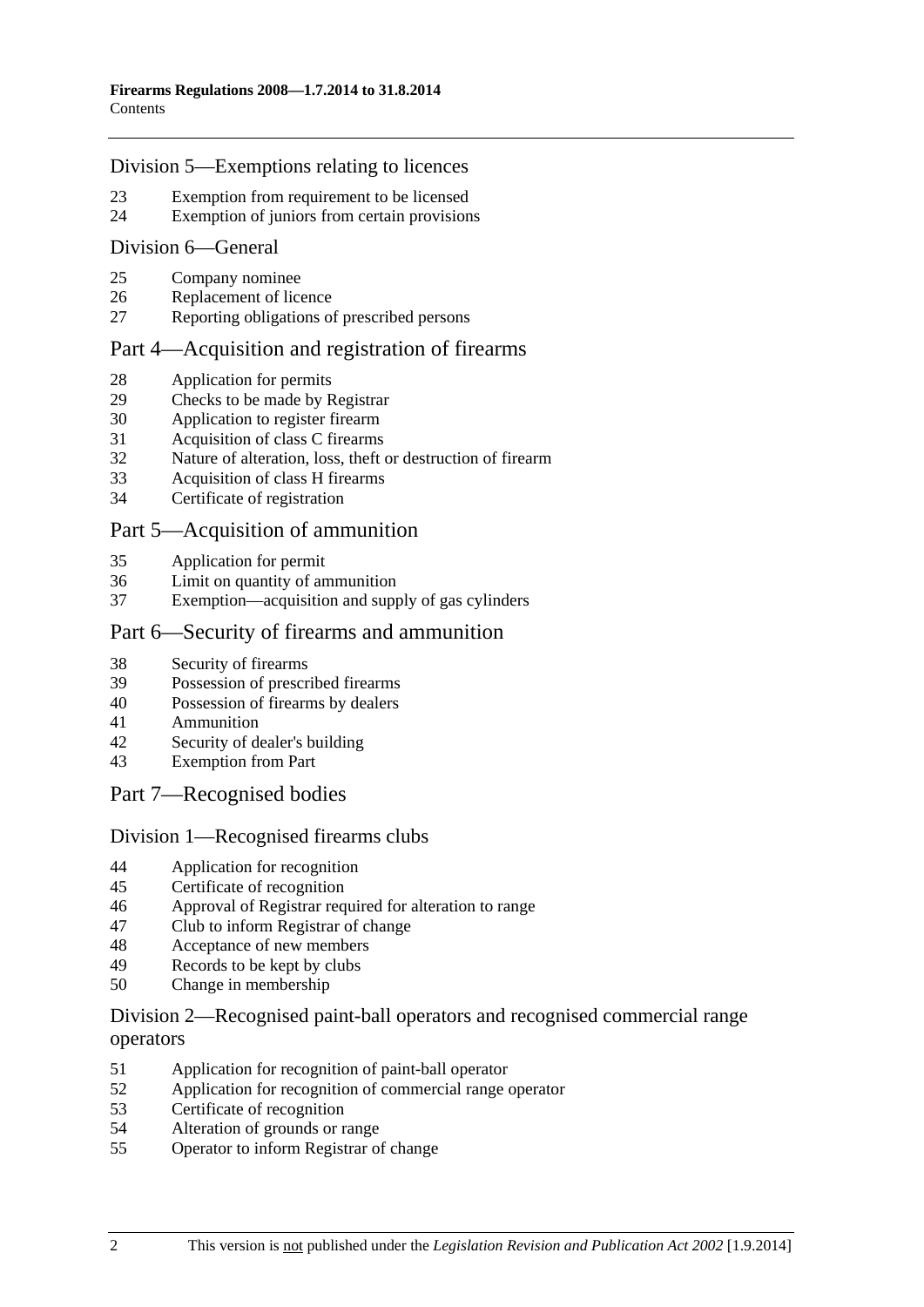## <span id="page-2-0"></span>[Part 8—Miscellaneous](#page-28-0)

- [55A Disposal of forfeited or surrendered firearms etc](#page-28-0)
- [55B Register of firearms prohibition orders](#page-28-0)
- [56 Advertising firearm for sale](#page-28-0)
- [57 Transporting of firearms—exclusion from section 35A of Act](#page-29-0)
- [58 Records](#page-29-0)
- [59 Form of applications and licences etc](#page-29-0)
- [60 Fees](#page-29-0)
- [61 Offence](#page-29-0)

[Schedule 1—Fees](#page-29-0) 

[Legislative history](#page-31-0) 

# **Part 1—Preliminary**

## **1—Short title**

These regulations may be cited as the *Firearms Regulations 2008*.

## **3—Interpretation**

(1) In these regulations, unless the contrary intention appears—

*Act* means the *[Firearms Act 1977](http://www.legislation.sa.gov.au/index.aspx?action=legref&type=act&legtitle=Firearms%20Act%201977)*;

*captive bolt gun* means a firearm designed to kill animals by firing a bolt that remains part of the firearm during and after firing;

*dog retriever* means a firearm designed to fire a projectile for a dog to retrieve;

*home-made firearm* means a firearm that incorporates a barrel or receiver that was made in Australia by a person who is not a licensed dealer in firearms;

*international visitor firearms permit*—see [regulation 7;](#page-7-0)

*owner* in relation to land includes an occupier of the land:

*paint-ball shooting* means shooting a paint-ball firearm when participating in an organised activity on the grounds of a recognised paint-ball operator;

*power head* means a firearm (not being a captive bolt gun) designed to kill animals by striking the muzzle against the animal;

*prescribed firearm*—see [regulation 4;](#page-3-0)

*regulated imitation firearm*—see [regulation 5](#page-0-0);

*rocket line launcher* means a firearm that is designed to throw a rope, cable or line of any other kind;

*underwater firearm* means a firearm—

- (a) designed to fire projectiles by means of compressed air or other compressed gas; and
- (b) designed to be used underwater; and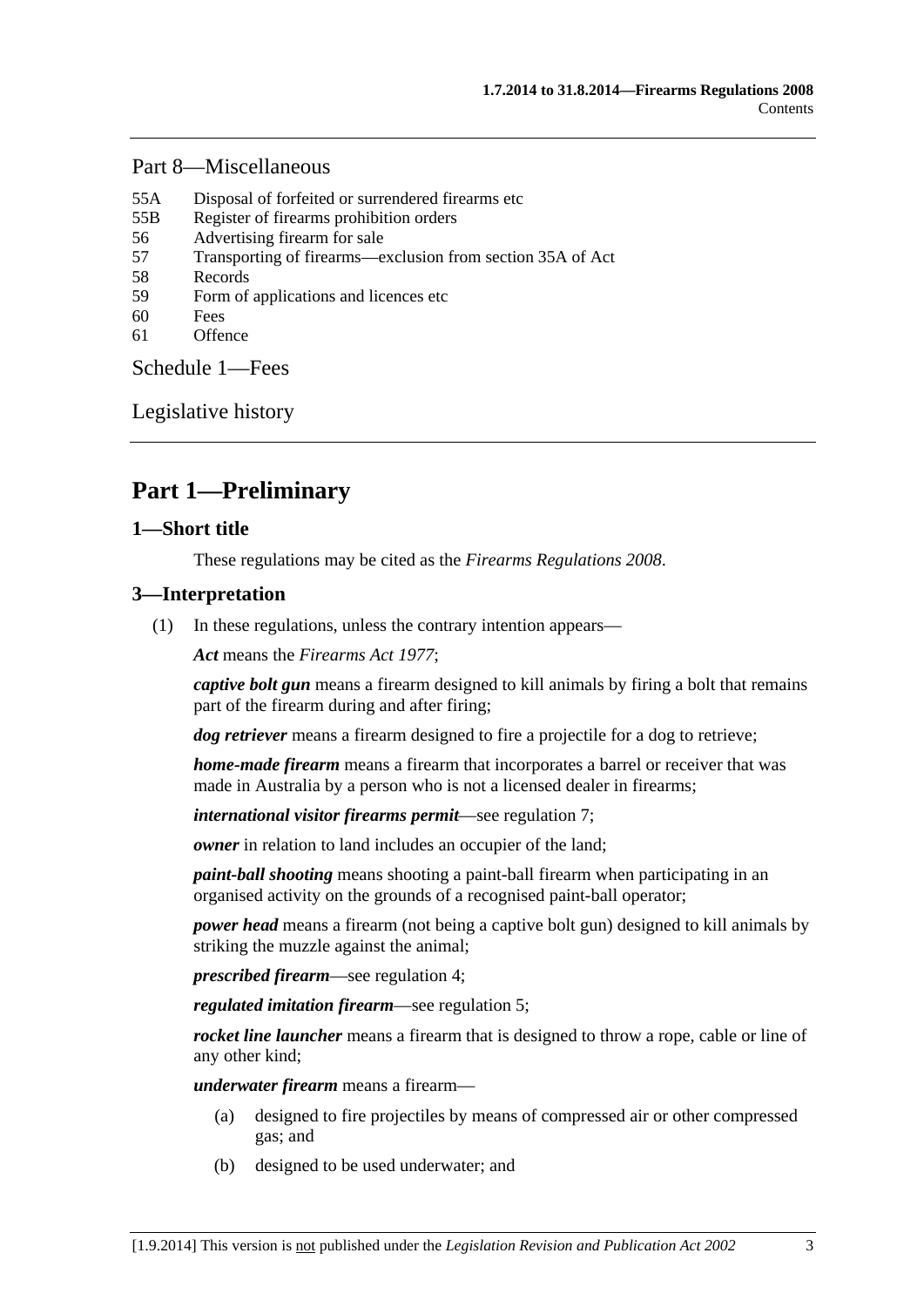<span id="page-3-0"></span>(c) kept solely for use underwater;

*Very pistol* means a handgun designed to fire flares or exploding shells.

 (2) For the purposes of these regulations the length of the barrel of a firearm will be taken to be the distance from the breech face to the muzzle.

## **4—Prescribed firearms**

- (1) For the purposes of the definition of *prescribed firearm* in section 5(1) of the Act, the following firearms are prescribed:
	- (a) automatic firearms;
	- (b) mortars, bazookas, rocket propelled grenades and similar military firearms designed to fire explosive projectiles;
	- (c) firearms having 1 or more barrels of less than 330 millimetres in length (but not handguns, air rifles, air guns or power heads);
	- (d) shotguns having 1 or more barrels of less than 450 millimetres in length;
	- (e) air rifles and air guns having 1 or more barrels of less than 250 millimetres in length;
	- (f) firearms having an overall length of less than 750 millimetres (but not handguns or power heads);
	- (g) firearms (but not handguns) designed to be reduced in overall length by folding, telescoping or any other means to a length of less than 750 millimetres and then to be capable of being fired;
	- (h) firearms designed to fire projectiles containing tear gas or any other lachrymatory substance or any nauseating substance or poison (but not firearms designed to tranquillise, immobilise or administer vaccines or other medicines to animals);
	- (i) firearms designed as, and having the appearance of, other objects;
	- (j) home-made firearms;
	- (ja) regulated imitation firearms that closely resemble a firearm referred to in a preceding paragraph or that do not closely resemble such a firearm or a firearm of class A, B, C, D or H;
	- (k) receivers of firearms referred to in a preceding paragraph.
- (2) When determining the overall length of a paint-ball firearm for the purposes of [subregulation \(1\)\(f\)](#page-3-0) the gas cylinder and the hose connecting the cylinder to the firearm (if any) will be included.

# **4A—Prohibited firearm accessories**

- (1) For the purposes of the definition of *prohibited firearm accessory* in section 5(1) of the Act, the following items are prescribed:
	- (a) an item, being an accessory, that is designed, or may be adapted, to enable a firearm, when the item is fitted to or used in conjunction with the firearm (and whether the item is used on its own or in conjunction with another item), to have any of the following capabilities: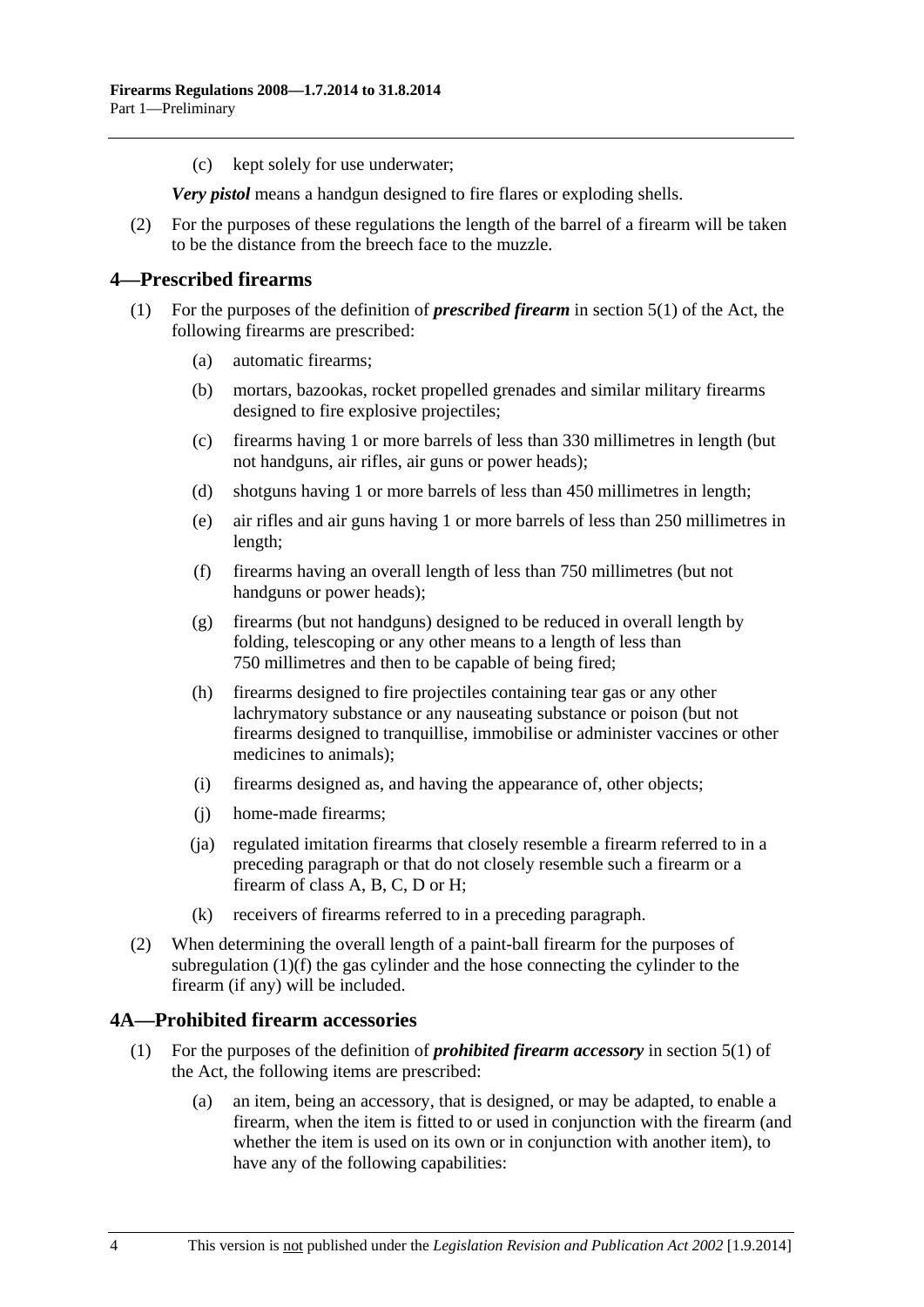- <span id="page-4-0"></span>(i) burst fire operation;
- (ii) bump fire operation;
- (iii) semi-automatic operation;
- (iv) fully automatic operation,

other than—

- (v) an item possessed by a person for the purposes of altering a firearm in accordance with the written approval of the Registrar under section 27AA of the Act; or
- (vi) a mechanism or fitting of a kind referred to in section 29A(2)(a) of the Act possessed by a person who is authorised to have possession of the mechanism or fitting by a firearms licence;
- (b) an item that is designed, or may be adapted, to be fitted to or used in conjunction with a firearm to give the firearm—
	- (i) the appearance of being a firearm of a different class; or
	- (ii) the appearance of, or substantially the same appearance as, an automatic firearm or a prescribed firearm,

including, without limitation, a pistol carbine conversion kit.

(2) In this regulation—

*bump fire operation* means a method of firing a firearm that utilises the recoil of the firearm to cause rapid depressions of the trigger so as to fire multiple rounds in rapid succession;

*burst fire operation* means a method of firing a firearm that enables the firing of a predetermined number of multiple rounds by a single depression of the trigger;

*fully automatic operation* means a method of firing a firearm such that, following the firing of a round on the depression of the trigger, the firearm continues to fire 1 or more rounds automatically while the trigger is held in that position;

*semi-automatic operation* means a method of firing a firearm such that, following the firing of a round on the depression of the trigger, the firearm automatically loads a further round thereby allowing the rapid firing of another round on another depression of the trigger.

### **5—Certain imitation firearms included within definition of firearm**

- (1) Pursuant to paragraph (c) of the definition of *firearm* in section 5(1) of the Act, a regulated imitation firearm is declared to be a firearm for the purposes of the Act.
- (2) A regulated imitation firearm is—
	- (a) an item that contains a mechanism that imitates the loading mechanism or firing mechanism of a firearm; or
	- (b) an item that is an imitation of the receiver of a firearm,

other than—

(c) an item that is a children's toy or a novelty item; or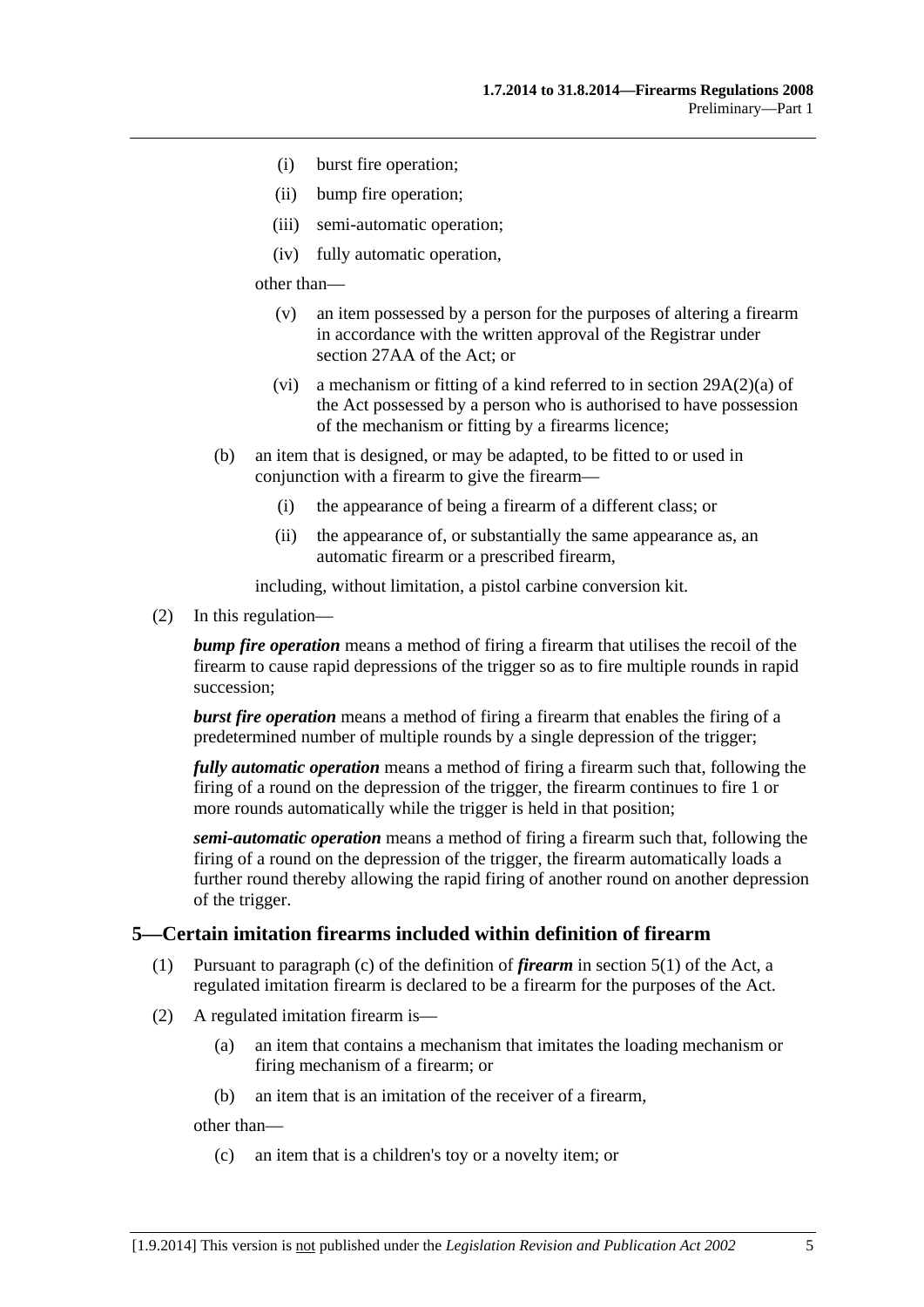- (d) an item determined by the Registrar under [subregulation \(3\)](#page-5-0) not to be a regulated imitation firearm.
- <span id="page-5-0"></span> (3) The Registrar may, on application or on the Registrar's own initiative, determine that a particular item is not a regulated imitation firearm if satisfied that the item cannot readily be adapted to function as a firearm.
- (4) The Minister may, by notice in the Gazette, declare an item of a specified class to be a regulated imitation firearm (and such a notice has effect according to its terms despite [subregulation \(2\)\)](#page-4-0).
- (5) The Minister may, by subsequent notice in the Gazette, vary or revoke a notice made under this regulation.

#### **5AA—Classes of firearms expanded to include imitation firearms**

The definitions of class A, B, C, D and H firearms in section 5(1) of the Act are amended so that, if a regulated imitation firearm closely resembles a firearm of a particular class, the class will be taken to encompass the regulated imitation firearm.

#### **5A—Fit and proper person**

For the purposes of section  $5(11)(ca)$  of the Act, an offence against any of the following provisions is a prescribed offence:

- (aa) *[Bail Act 1985](http://www.legislation.sa.gov.au/index.aspx?action=legref&type=act&legtitle=Bail%20Act%201985)*—section 11A(2) (Bail authority may direct person to surrender firearm etc);
- (a) *[Controlled Substances Act 1984](http://www.legislation.sa.gov.au/index.aspx?action=legref&type=act&legtitle=Controlled%20Substances%20Act%201984)*—

an indictable offence against section 32 as in force immediately before the commencement of the *[Controlled Substances \(Serious Drug](http://www.legislation.sa.gov.au/index.aspx?action=legref&type=act&legtitle=Controlled%20Substances%20(Serious%20Drug%20Offences)%20Amendment%20Act%202005)  [Offences\) Amendment Act 2005](http://www.legislation.sa.gov.au/index.aspx?action=legref&type=act&legtitle=Controlled%20Substances%20(Serious%20Drug%20Offences)%20Amendment%20Act%202005)*;

an offence against section 32 (Trafficking) as in force following the commencement of the *[Controlled Substances \(Serious Drug Offences\)](http://www.legislation.sa.gov.au/index.aspx?action=legref&type=act&legtitle=Controlled%20Substances%20(Serious%20Drug%20Offences)%20Amendment%20Act%202005)  [Amendment Act 2005](http://www.legislation.sa.gov.au/index.aspx?action=legref&type=act&legtitle=Controlled%20Substances%20(Serious%20Drug%20Offences)%20Amendment%20Act%202005)*;

section 33 (Manufacture of controlled drugs for sale);

section 33A (Sale, manufacture etc of controlled precursor);

section 33B (Cultivation of controlled plants for sale);

section 33C (Sale of controlled plants);

section 33F (Sale, supply or administration of controlled drug to child);

section 33G (Sale, supply or administration of controlled drug in school zone);

section 33H (Procuring child to commit offence);

an indictable offence against section 33I (Supply or administration of controlled drug);

section 33J (Manufacture of controlled drugs);

section 33K (Cultivation of controlled plants);

 (ab) *[Correctional Services Act 1982](http://www.legislation.sa.gov.au/index.aspx?action=legref&type=act&legtitle=Correctional%20Services%20Act%201982)*—section 68A(2) (Board may direct person to surrender firearm etc);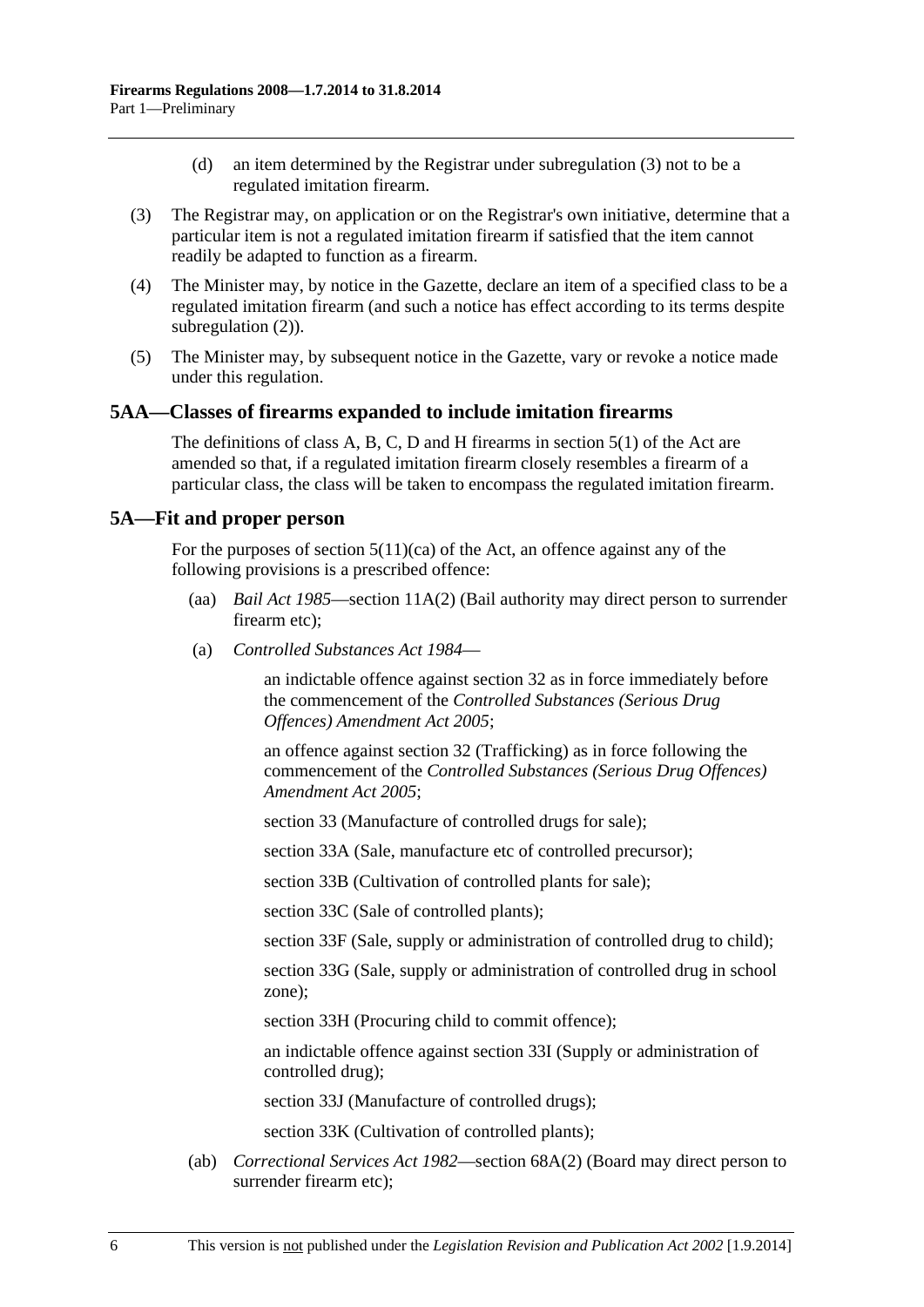- <span id="page-6-0"></span> (ac) *[Criminal Law \(Sentencing\) Act 1988](http://www.legislation.sa.gov.au/index.aspx?action=legref&type=act&legtitle=Criminal%20Law%20(Sentencing)%20Act%201988)*—section 24A(2) (Appropriate board may direct person to surrender firearm etc);
- (b) *[Criminal Law Consolidation Act 1935](http://www.legislation.sa.gov.au/index.aspx?action=legref&type=act&legtitle=Criminal%20Law%20Consolidation%20Act%201935)*—

section 19AA (Unlawful stalking);

section 29A (Shooting at police officers);

section 31 (Possession of object with intent to kill or cause serious harm);

section 32 (Possession of a firearm with intent to commit an offence);

section 32AA (Discharge of firearms to injure etc);

an aggravated offence against section 169 (Serious criminal trespass non-residential buildings);

an aggravated offence against section 170 (Serious criminal trespass places of residence);

section 248 (Threats or reprisals relating to persons involved in criminal investigations or judicial proceedings);

section 250 (Threats or reprisals against public officers);

section 270D (Going equipped for commission of offence against the person);

(c) *[Serious and Organised Crime \(Control\) Act 2008](http://www.legislation.sa.gov.au/index.aspx?action=legref&type=act&legtitle=Serious%20and%20Organised%20Crime%20(Control)%20Act%202008)*—

section 22 (Offence to contravene or fail to comply with control order);

section 32 (Offence to contravene or fail to comply with public safety order);

section 35 (Criminal associations);

(d) *[Summary Offences Act 1953](http://www.legislation.sa.gov.au/index.aspx?action=legref&type=act&legtitle=Summary%20Offences%20Act%201953)*—

section 15A (Possession of body armour);

section 74BJ (Hindering removal or modification of fortifications);

- (da) *[Young Offenders Act 1993](http://www.legislation.sa.gov.au/index.aspx?action=legref&type=act&legtitle=Young%20Offenders%20Act%201993)*—section 42A(2) (Training Centre Review Board may direct youth to surrender firearm etc);
- (e) offences consisting of a conspiracy or an attempt to commit an offence referred to in a preceding paragraph.

### **5B—Prescribed health professional**

For the purposes of paragraph (c) of the definition of *health professional* in section 6B(3) of the Act, a nurse registered under the *[Nurses Act 1999](http://www.legislation.sa.gov.au/index.aspx?action=legref&type=act&legtitle=Nurses%20Act%201999)* is a person of a prescribed class.

# **Part 2—General exemptions**

### **6—Exempt firearms**

The following are excluded from the provisions of the Act and these regulations:

(a) captive bolt guns;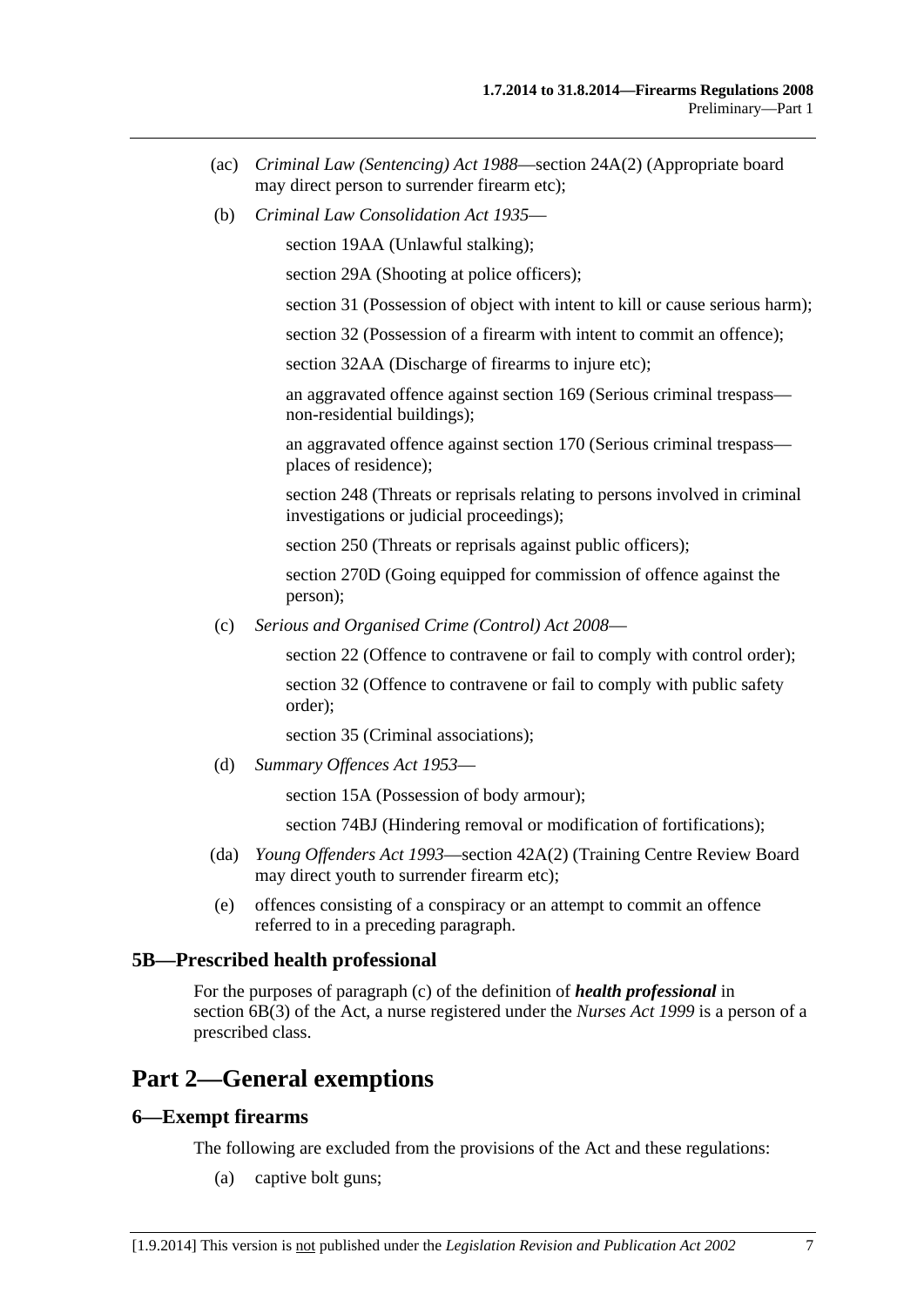- <span id="page-7-0"></span> (b) tools or instruments powered by burning propellant or by compressed air or other compressed gas;
- (c) rocket line launchers;
- (d) devices designed to throw a net to catch animals;
- (e) devices designed to throw an object for shotgun target practice;
- (f) dog retrievers;
- (g) Very pistols used only for signalling distress or rescuing persons in distress;
- (h) a firearm that—
	- (i) has been fitted with a transmitter of infrared electromagnetic waves or a receiver of such waves or both; and
	- (ii) has been modified so as to be incapable of firing a projectile; and
	- (iii) cannot easily be modified to fire projectiles;
- (i) an underwater firearm;
- (j) receivers of firearms referred to in a preceding paragraph.

**Note—** 

The definition of *firearm* in section 5(1) of the Act excludes an antique firearm. *Antique firearm* is defined in section 5(1).

### **7—International visitor firearms permits**

- (1) The Registrar may, on the application of a person who is visiting, or who intends visiting, Australia, issue an international visitor firearms permit to the applicant authorising the applicant to possess and use a firearm for 1 or more of the following purposes as specified in the permit:
	- (a) competitive shooting;
	- (b) hunting;
	- (c) providing personal security services for a foreign dignitary or official.
- (2) The application—
	- (a) must be made in a manner and form approved by the Registrar; and
	- (b) must include, or be accompanied by, such information as the Registrar requires.
- (3) The applicant must—
	- (a) provide such further information as the Registrar requires in order to determine the application; and
	- (b) provide all information in connection with the application in the form required by the Registrar; and
	- (c) provide such proof of the information supplied as the Registrar requires.
- (4) A permit—
	- (a) may be issued for such term and subject to such conditions as the Registrar thinks fit; and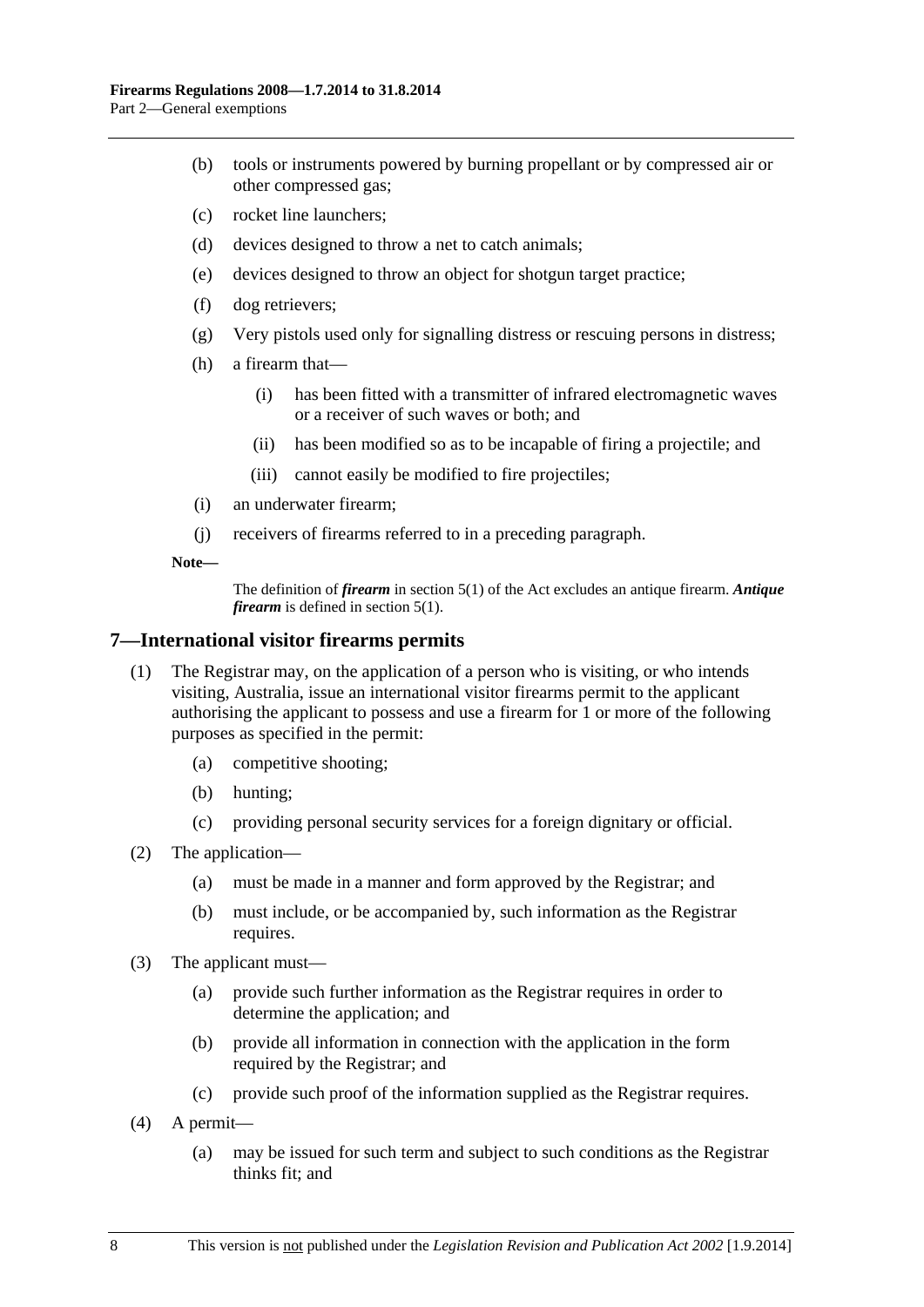- (b) may be varied or revoked by the Registrar at any time.
- <span id="page-8-0"></span> (5) A permit issued under this regulation—
	- (a) must identify the firearm or firearms to which it applies; and
	- (b) must not be issued in relation to a class D firearm or a prescribed firearm.
- (6) A person who holds an international visitor firearms permit or a permit under the law of another State or a Territory of the Commonwealth corresponding with this regulation is exempt from the application of the Act and these regulations provided that the person complies with the conditions of the permit.

### **8—Exemption of persons from outside the State**

- (1) This regulation authorises the possession or use of a firearm for a purpose in South Australia only if the possession or use of that firearm for that purpose could be authorised by a firearms licence (disregarding a purpose with which a firearms licence may be endorsed under regulation  $11(2)(h)$ ).
- (2) Subject to this regulation, a person whose usual place of residence is in another State or a Territory of the Commonwealth may possess or use a firearm for a purpose in South Australia, without holding a firearms licence, if the person is authorised to possess or use that firearm for that purpose under the law of his or her usual place of residence.
- (3) Subject to this regulation, a person who moves his or her usual place of residence to South Australia may, for the period of 3 months after moving, possess or use a firearm for a purpose in South Australia, without holding a firearms licence, if the person could possess or use that firearm for that purpose under the law of his or her former place of residence.
- (4) [Subregulation \(3\)](#page-8-0) does not authorise a person to use a class C, D or H firearm in South Australia.
- (5) A person who has possession of a firearm under [subregulation \(2\)](#page-8-0) is not required to register the firearm.
- (6) A person referred to in [subregulation \(2\)](#page-8-0) or [\(3\)](#page-8-0) who has been issued with a licence or other authority under the law of his or her usual or former place of residence must carry the licence or other authority and produce it to a police officer on request.
- (7) A person who has moved his or her usual place of residence to South Australia must, within 7 days after moving apply, under the Act and these regulations for registration of, and for a licence to possess and use, the firearms in his or her possession.
- (8) The exemption provided by this regulation does not apply—
	- (a) in relation to a prescribed firearm; or
	- (b) in favour of a person who fails to comply with [subregulation \(6\)](#page-8-0) or [\(7\).](#page-8-0)

### **9—Exemption for certain exhibitors**

- (1) The holder of a dealer's licence who exhibits firearms at a recognised exhibition is, for the purposes of so exhibiting firearms, exempt from section  $17(4)(a)$  of the Act.
- (2) The Minister may, by notice in the Gazette, declare a specified exhibition to be a recognised exhibition for the purposes of this regulation and specify the place at which, and the period for which, the exhibition is to be held.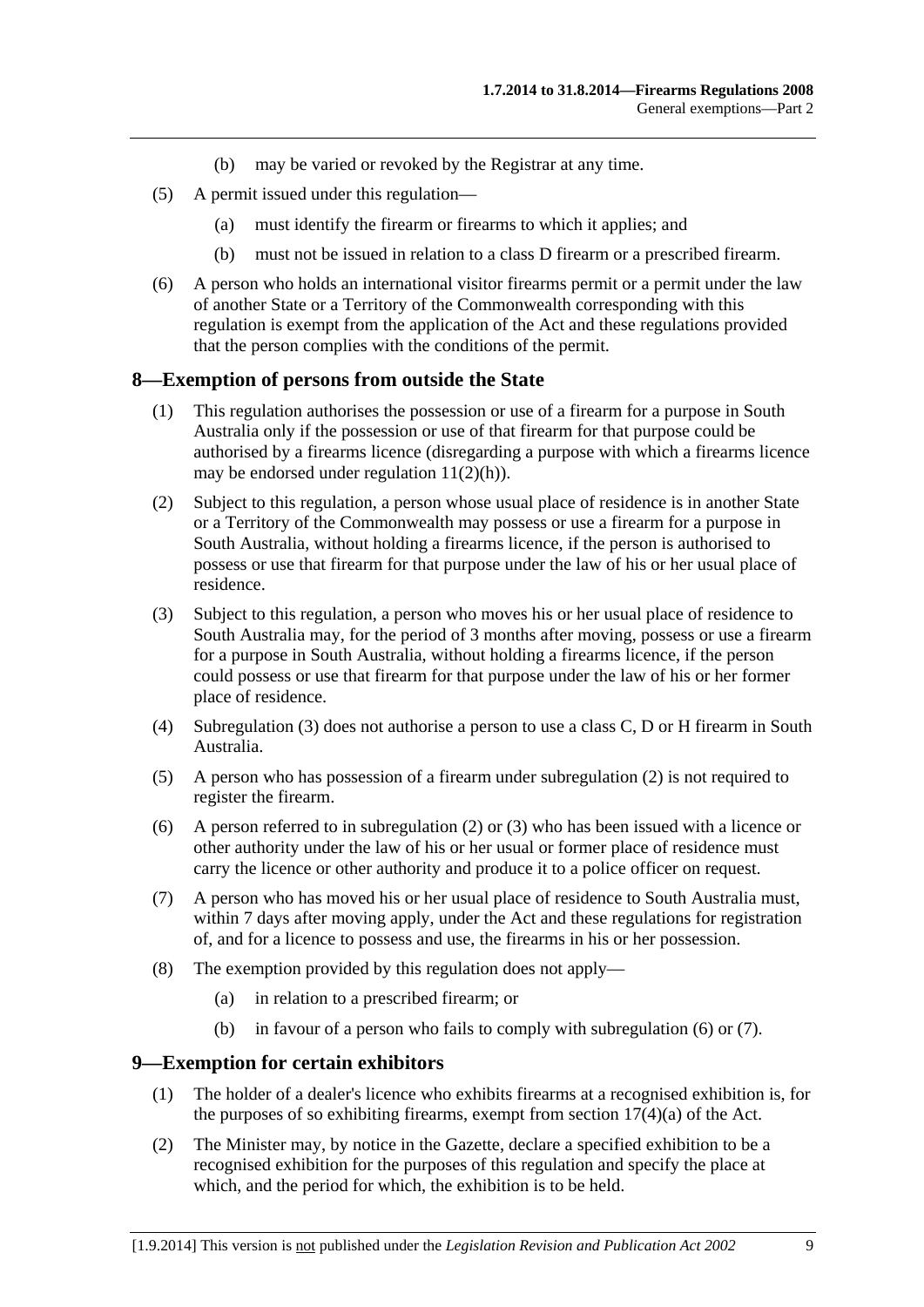- <span id="page-9-0"></span> (3) The Minister may, by subsequent notice in the Gazette, vary or revoke a notice under [subregulation \(2\).](#page-8-0)
- (4) For the purposes of this regulation, firearms will only be taken to be exhibited at a recognised exhibition if they are exhibited at the place and during the period specified in the notice.

## **9A—Exemption for certain persons transferring or borrowing firearms**

- (1) If the owner of a class A, B or H firearm transfers possession of the firearm by way of loan pursuant to a written agreement between the owner and borrower that the borrower will only use the firearm for a purpose or purposes specified in the agreement and will return the firearm to the owner within 28 days, the owner will be taken not to have contravened or failed to comply with section 15B(1) of the Act in so transferring the firearm, provided that the transfer would not, if it were a transfer under section  $15B(1)(b)$  of the Act, be in contravention of section  $15B(5a)$  or (6) of the Act.
- (2) A person who borrows a firearm pursuant to an agreement under [subregulation \(1\)](#page-9-0)
	- (a) will be taken not to have contravened or failed to comply with section 15B(8) of the Act if he or she returns the firearm to the owner within 28 days; and
	- (b) will be taken not to have contravened or failed to comply with section 15B(11) of the Act in accepting possession of the firearm pursuant to an agreement that does not require return of the firearm to the owner within 10 days,

provided that the person otherwise complies with the requirements of section 15B of the Act insofar as those requirements would apply if the transfer were a transfer under section 15B(1)(b) of the Act.

# **Part 3—Licences**

# **Division 1—Firearms licences**

### **10—Form of application**

An application for a firearms licence, or the renewal of a firearms licence, must be in a form approved by the Registrar.

### **11—Purposes for which firearms may be used**

- (1) A firearms licence must be endorsed by the Registrar with the purpose or purposes for which the firearm or firearms of the class or classes authorised by the licence may be used by the holder of the licence.
- (2) Subject to this regulation, 1 or more of the following purposes may be endorsed on a firearms licence<sup>.</sup>
	- (a) use as a member of a shooting club—1;
	- (b) target shooting—2;
	- $(c)$  hunting—3;
	- (d) paint-ball shooting—4;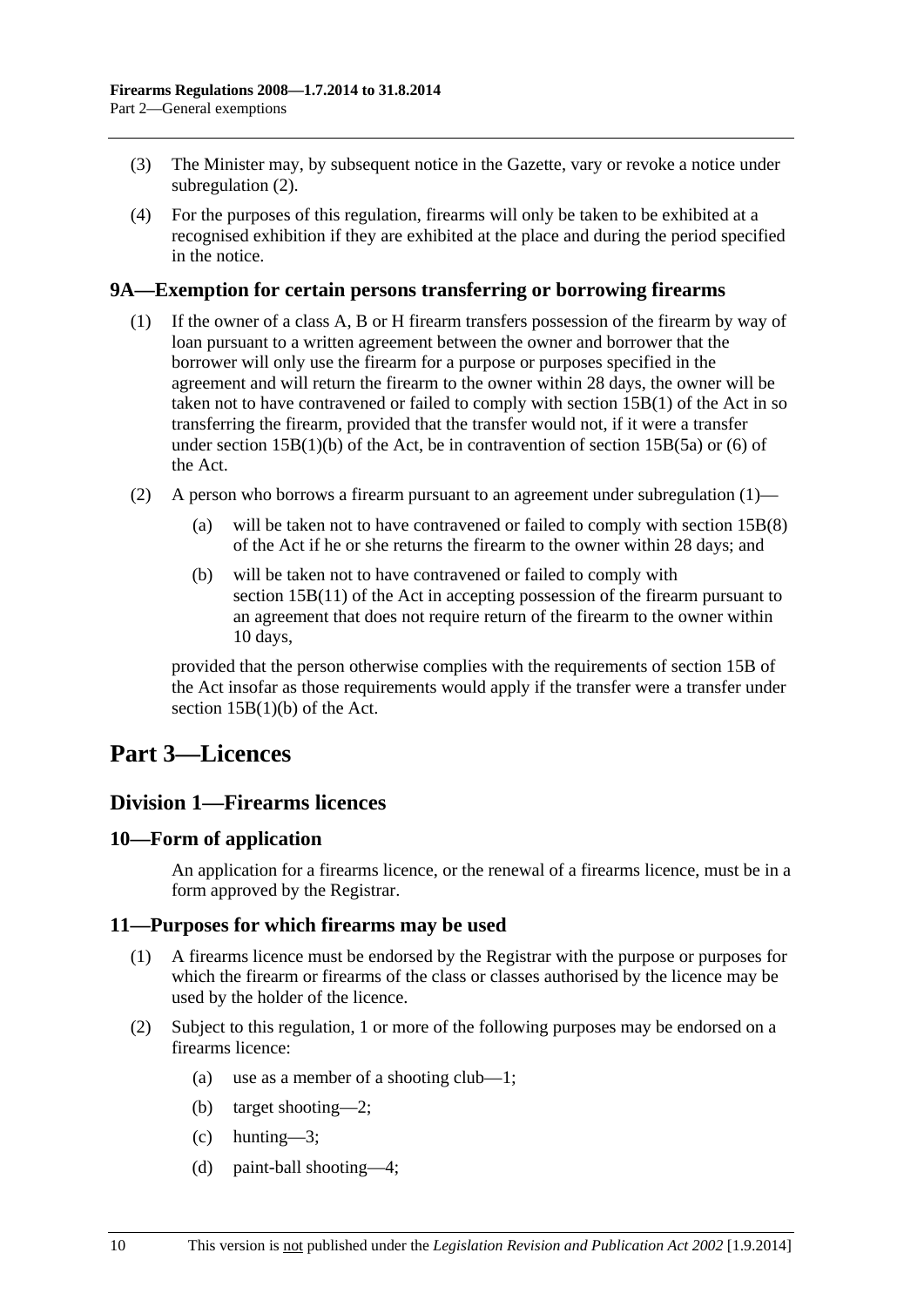- <span id="page-10-0"></span> (e) use in relation to carrying on the business of primary production or in the course of employment by a person who carries on such a business—5;
- (f) use in the course of carrying on the business of guarding property or use in guarding property in the course of employment by a person who carries on that business—6;
- (g) collecting and displaying firearms;
- (h) such other purpose as is approved by the Registrar—7.
- (3) If the purpose of collecting and displaying firearms is endorsed on a licence, no other purpose may be endorsed on the licence.
- (4) A licence endorsed with the purpose of collecting and displaying firearms cannot authorise the possession of a prescribed firearm or a class D firearm.

**Note—** 

If a prescribed firearm or a class D firearm is rendered unusable in a manner stipulated by the Registrar it ceases to be a firearm (see definition of firearm in section 5(1) of the Act) and is therefore no longer subject to regulation.

- (4a) A licence endorsed with a purpose listed in paragraphs [\(a\)](#page-9-0) to [\(f\)](#page-10-0) of [subregulation \(2\)](#page-9-0)  cannot authorise the possession of a regulated imitation firearm.
- (5) The endorsement referred to in [subregulation \(2\)\(f\)](#page-10-0) operates only so long as the holder of the licence holds an appropriate licence under the *[Security and Investigation Agents](http://www.legislation.sa.gov.au/index.aspx?action=legref&type=act&legtitle=Security%20and%20Investigation%20Agents%20Act%201995)  [Act 1995](http://www.legislation.sa.gov.au/index.aspx?action=legref&type=act&legtitle=Security%20and%20Investigation%20Agents%20Act%201995)*.
- (6) The holder of a firearms licence who is a member of a recognised firearms club is not entitled to use a firearm for hunting in the course of club activities unless the licence, by separate endorsement, authorises the use of that class of firearm for hunting.
- (7) The purposes listed in [paragraphs \(a\)](#page-9-0) to [\(h\)](#page-10-0) of [subregulation \(2\)](#page-9-0) will be sufficiently endorsed on a licence by endorsing on the licence the number appearing at the end of the relevant paragraph.

# **12—Authorised purpose for which prescribed firearms may be used**

For the purposes of section 12(7) of the Act, a person may possess and use a prescribed firearm pursuant to a firearms licence for the purpose of theatrical or cinematic productions or for such other purpose or purposes as are approved by the Registrar.

# **13—Checks to be made by Registrar**

Before granting an application for a firearms licence or to renew or vary a firearms licence, the Registrar must check the application against the checklist adopted for that purpose by the Ministerial Council for Police and Emergency Management – Police.

# **Division 2—Dealer's licences**

# **14—Form of application**

An application for a dealer's licence, or the renewal of a dealer's licence, must be in a form approved by the Registrar.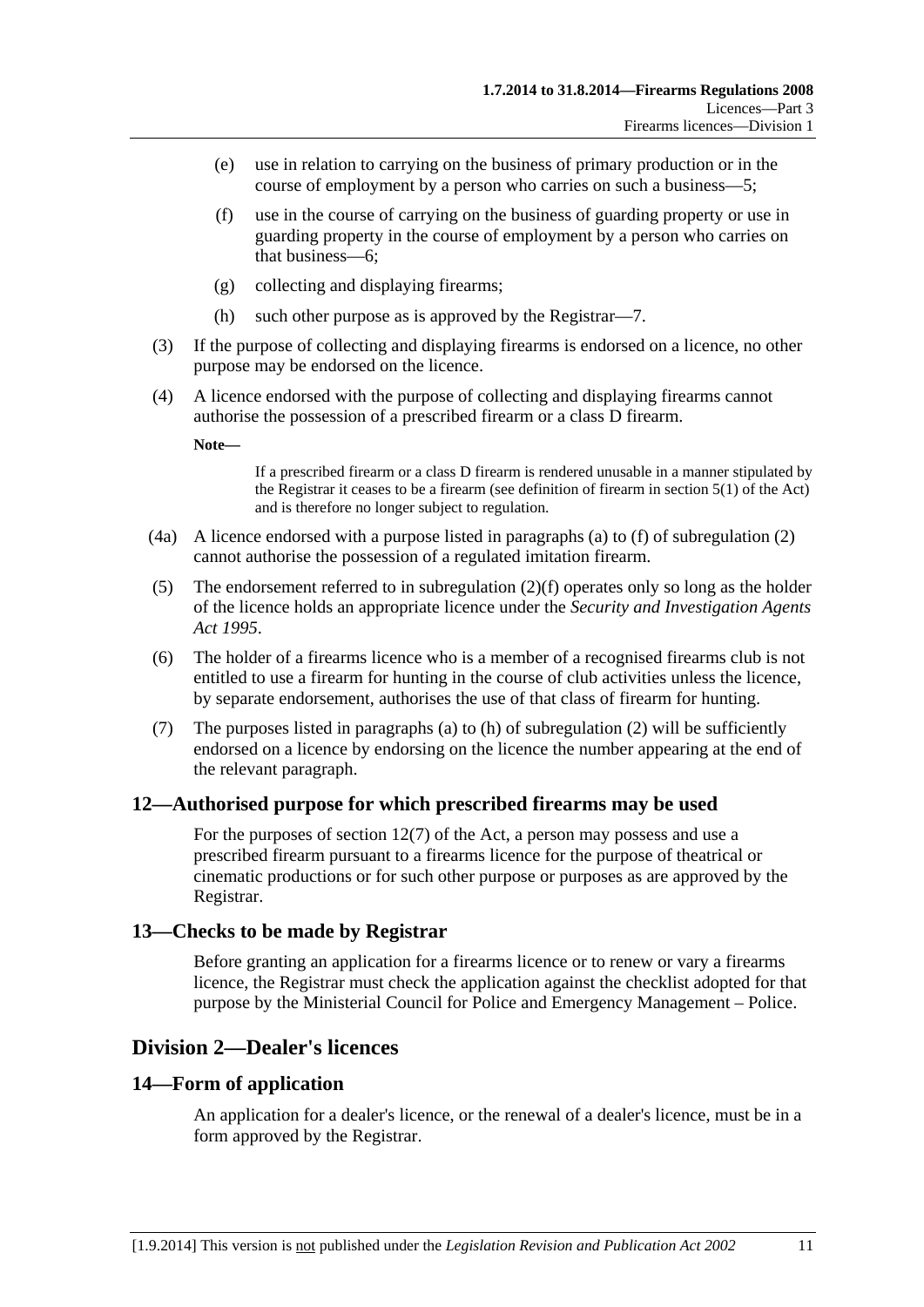## <span id="page-11-0"></span>**15—Records of firearms purchased and sold**

- (1) A dealer must compile records in duplicate of firearms purchased and sold in a form approved by the Registrar for that purpose.
- (2) Within 7 days after the end of each month, the dealer must deliver the original records in respect of that month to the Registrar.
- (3) The duplicate copy of the records must be kept for at least 3 years at the dealer's premises.
- (4) If no firearms have been purchased or sold by a dealer during a month, the dealer must deliver a copy of the appropriate form to the Registrar with "Nil Return" written across it.

## **16—Transfers of firearms through agency of dealer**

- (1) If possession of a firearm is transferred through the agency of a licensed dealer under section 15B(9)(b) of the Act, the dealer must—
	- (a) satisfy himself or herself by inspecting the relevant permit and licence that the person acquiring the firearm is entitled to acquire and possess it; and
	- (b) record—
		- (i) the name and address of the person transferring and the person acquiring the firearm and the number of each of their firearms licences; and
		- (ii) the class, make, calibre and serial number or other identification of the firearm; and
		- (iii) if the firearm is lent or hired—the duration and the terms of the loan or hire; and
	- (c) provide the Registrar with the information recorded under [paragraph \(b\)](#page-11-0) within 1 month after possession of the firearm is transferred.
- (2) The dealer must not transfer the firearm unless he or she has complied with subregulation  $(1)(a)$  and  $(b)$ .

### **17—Records of transfers of firearms**

- (1) A dealer must compile the records referred to in [regulation 16](#page-11-0) and a dealer or an authorised officer (as the case requires) must compile the records referred to in section 15C of the Act in duplicate in a form approved by the Registrar.
- (2) Within 7 days after the end of each month the dealer or authorised officer must deliver the original records referred to in [subregulation \(1\)](#page-11-0) in respect of that month to the Registrar.
- (3) The duplicate copy of the records must be kept for at least 3 years at the dealer's or club's premises.
- (4) If the dealer has not witnessed the transfer of possession of any firearms and has not acted as agent in the transfer of possession of any firearms during a month, the dealer must deliver a copy of the appropriate form to the Registrar with "Nil Return" written across it.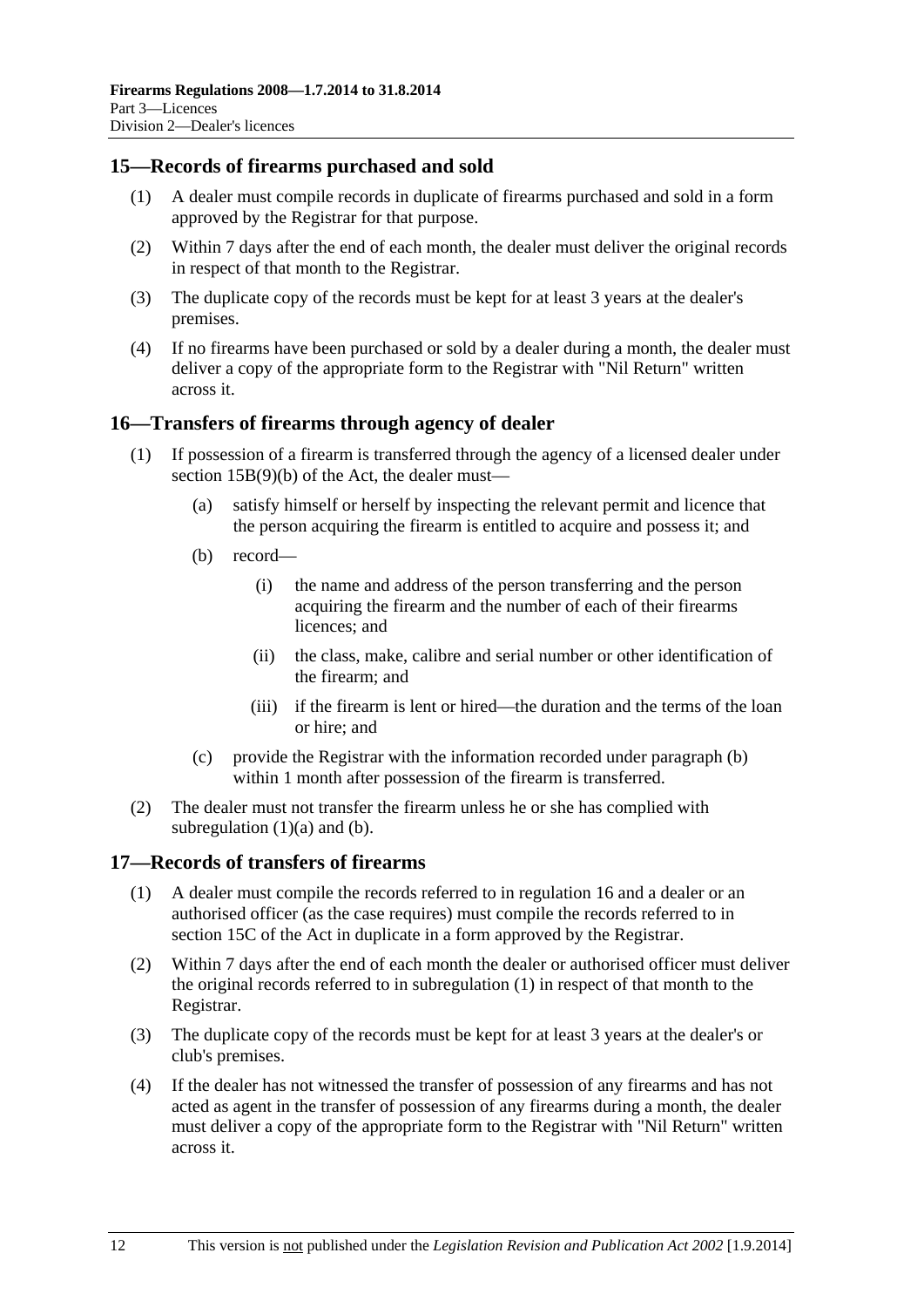<span id="page-12-0"></span>(5) In this regulation—

*authorised officer* has the same meaning assigned by section 15B of the Act.

## **18—Other records**

- (1) A dealer must compile records of firearms received by the dealer for repair, consignment or safe keeping in a form approved by the Registrar for that purpose.
- (2) A dealer must, if required to do so by the Registrar, compile records of ammunition purchased by the dealer and ammunition sold by the dealer in a form approved by the Registrar for that purpose.
- (3) The records must be kept for at least 3 years at the dealer's premises.

# **Division 3—Qualifications to hold licence**

## **19—Training and examinations**

- (1) The Registrar may, by notice in writing, require an applicant for a firearms licence or a dealer's licence or for the addition of classes of firearms to which a licence relates or for the endorsement of a further purpose or purposes on a licence to complete to the satisfaction of the Registrar 1 or more of the following:
	- (a) a course in the safe handling, carriage and use of firearms nominated by the Registrar;
	- (b) a written examination in the safe handling, carriage and use of firearms nominated by the Registrar;
	- (c) a practical examination in the safe handling, carriage and use of firearms nominated by the Registrar.
- (2) [Subregulation \(1\)](#page-12-0) does not apply to an application for the renewal of a licence unless—
	- (a) a period of 1 year or more has elapsed since the licence expired; or
	- (b) the licence will authorise the possession and use of additional classes of firearm or will authorise the possession and use of firearms for additional purposes; or
	- (c) the licence is endorsed for use in the course of carrying on the business of guarding property or use in guarding property in the course of employment by a person who carries on that business.

# **20—Instructors and examiners**

- (1) The Registrar may authorise any suitable person to conduct a course or examination for the purposes of this Division.
- (2) A person who conducts a course or examination under this Division—
	- (a) must not allow a person to attend the course or sit for the examination unless the person produces, for his or her inspection, a notice issued by the Registrar under [regulation 19;](#page-12-0) and
	- (b) must compile, in a form approved by the Registrar, and keep for at least 3 years, a record of the names and addresses of all persons who attend the course or sit for the examination.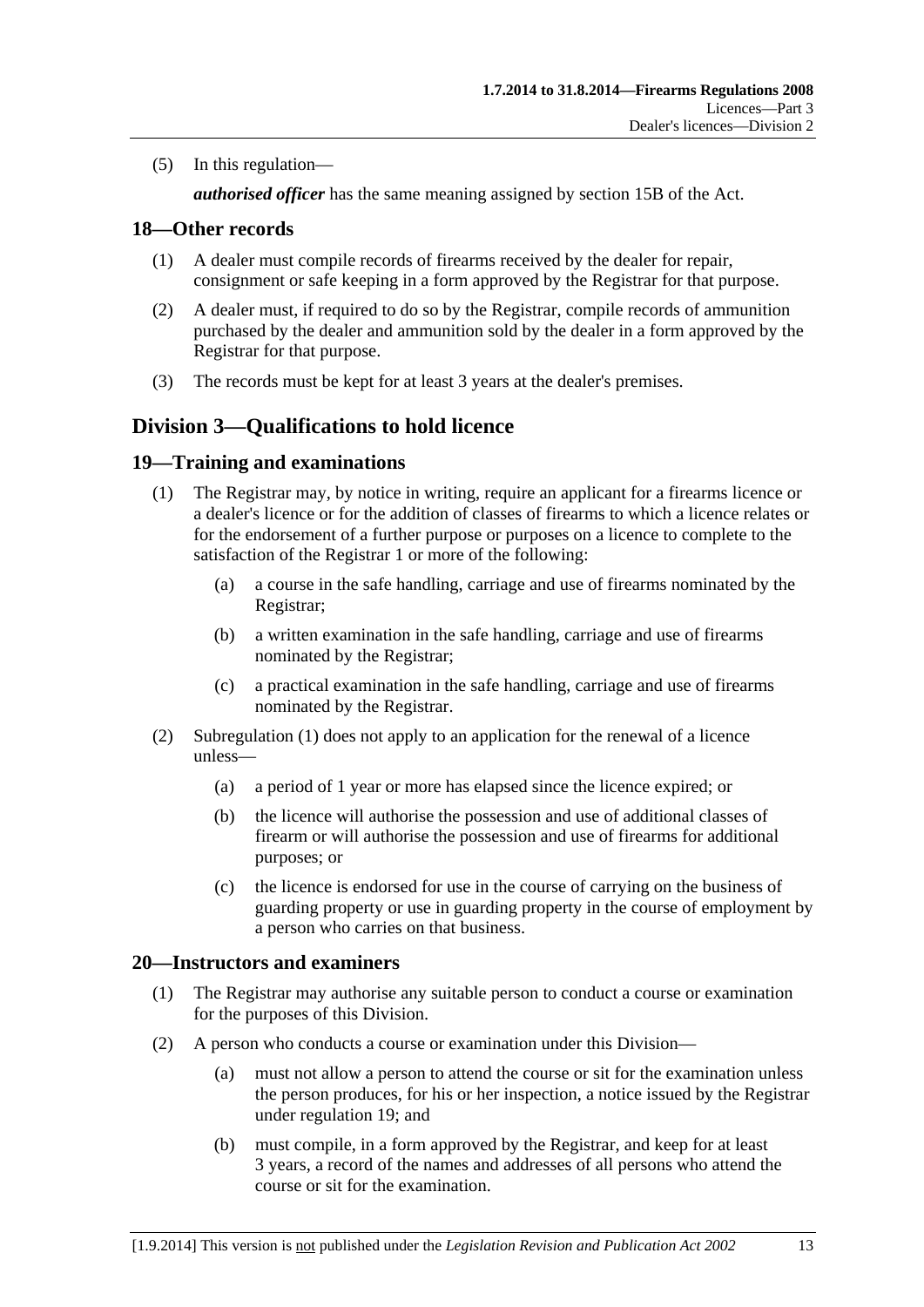<span id="page-13-0"></span> (3) A person referred to in [subregulation \(1\)](#page-12-0) must provide the Registrar with such information as he or she requests relating to courses or examinations conducted by the person.

# **Division 4—Conditions of licences**

## **21—Conditions of firearms licences**

- (1) It is a condition of a firearms licence that—
	- (a) the holder of the licence must give the Registrar written notice in a form approved by the Registrar of all changes to his or her name or address within 14 days after the change occurs; and
	- (b) every firearm that the holder of the licence has possession of pursuant to the licence must comply with section 24A of the Act; and
	- (c) the holder of the licence must comply with the provisions of [Part 6](#page-22-0) that apply to, or in relation to, firearms held pursuant to the licence; and
	- (d) when a firearm or ammunition is not secured as required by [Part 6](#page-22-0) the holder of the licence must take all reasonable precautions to ensure that the firearm or ammunition is not lost or stolen or does not come into the possession of an unauthorised person; and
	- (e) the holder of the licence must report the theft, loss or destruction of a firearm to which the licence relates to a police officer within 14 days after the theft, loss or destruction occurs; and
	- (f) if the holder of the licence informed the Registrar, when applying for the licence, of the place at which he or she intended to keep firearms pursuant to the licence when not in use and the manner in which he or she intended securing those firearms, the holder of the licence—
		- (i) must allow, at any reasonable time, a police officer to enter and inspect the place at which the firearms are kept to ensure the firearms are so secured; and
		- (ii) must give the Registrar prior written notice of any change in the place at which the firearms are kept; and
		- (iii) must not, without the approval of the Registrar, change the manner in which the firearms are secured; and
	- (g) the holder of the licence must, whenever required to do so by the Registrar, provide the Registrar with information relating to a firearm registered in his or her name or in his or her possession; and
	- (h) the holder of the licence must whenever required to do so by the Registrar provide the Registrar with information that the Registrar requires to determine whether he or she should take action under section 20(1a) of the Act.
- (1a) It is a condition of a firearms licence that it does not authorise possession of a regulated imitation firearm unless it is specifically endorsed by the Registrar to that effect.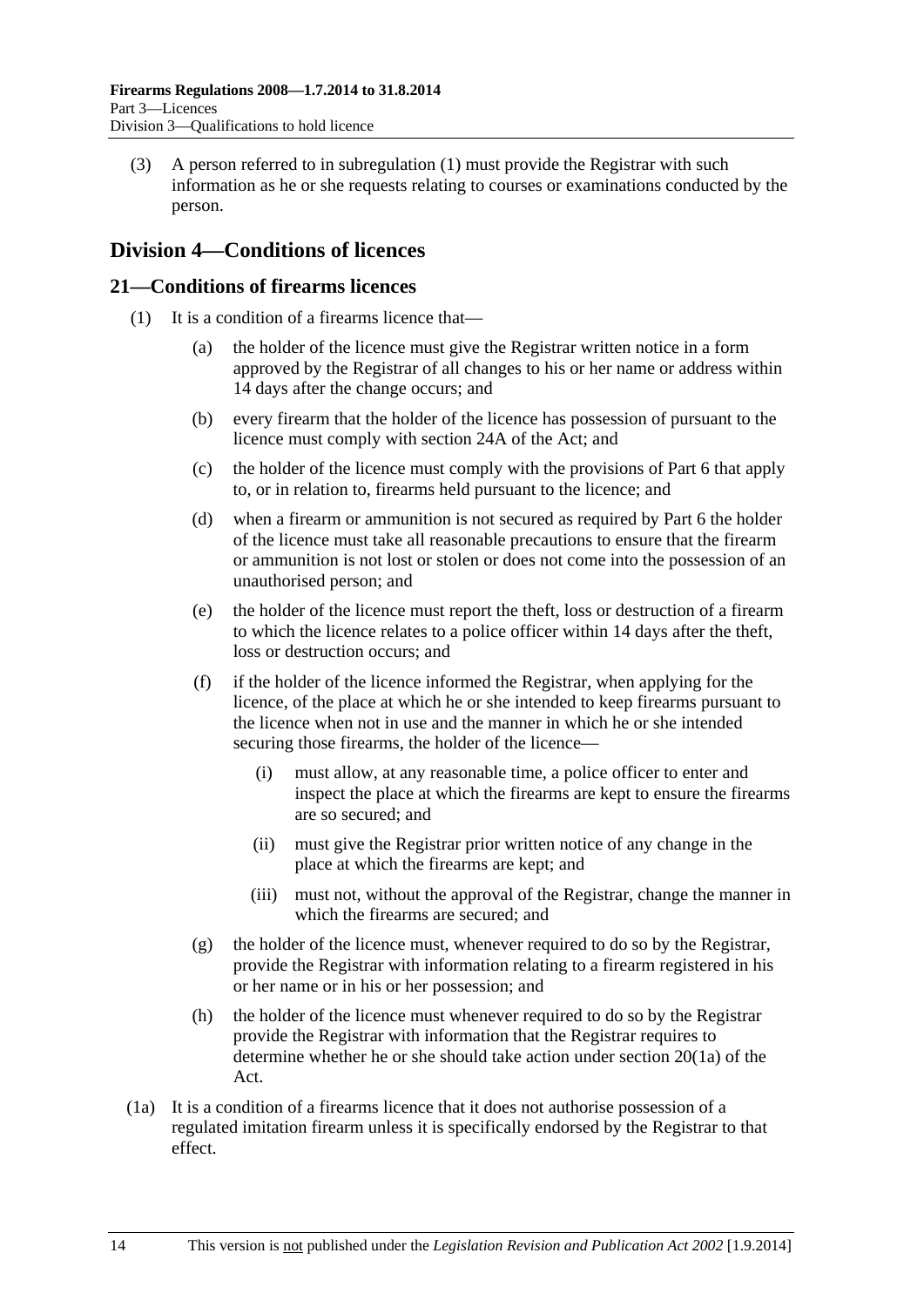- <span id="page-14-0"></span> (1b) It is a condition of a firearms licence that authorises possession of a regulated imitation firearm that the regulated imitation firearm must not, without the approval of the Registrar, be altered in a manner that would enable it to function as a firearm.
- (2) It is a condition of a firearms licence that authorises the use and possession of a class C firearm that the holder of the licence must, within 14 days before each anniversary of the granting or renewal of the licence, provide the Registrar with information that the Registrar requires to determine whether he or she should take action under section 20(1a) of the Act.
- (3) It is a condition of a firearms licence that authorises the possession and use of a class C firearm that the holder of the licence may only use a firearm of that class if the requirements set out in 1 or more of the paragraphs of section 15A(3) of the Act or in regulations under section  $15A(3)(a)$  are satisfied and then only if his or her use of the firearm is consistent with the relevant paragraph or regulation.
- (4) If the only paragraph of section 15A(3) of the Act satisfied by the holder of a firearms licence authorising the possession and use of a class C firearm is paragraph (b) (membership of The South Australian Clay Target Association Incorporated or the Australian Clay Target Association Incorporated and membership of a recognised firearms club affiliated with either of those associations), it is a further condition of the licence that the holder must be an active member of the club.
- (5) For the purposes of [subregulation \(3\),](#page-14-0) the requirements of paragraph (a) of section 15A(3) of the Act will not be taken not to be satisfied on the ground that the holder of the licence has possession of 2 or more class C firearms if his or her possession of those firearms is consistent with another paragraph of section 15A(3) or with a regulation under section 15A(3)(d).
- (6) It is a condition of a firearms licence that authorises the possession and use of a class D firearm that the holder of the licence may only use a firearm of that class for the purpose of destroying animals and then only if his or her livelihood is gained partly or wholly from professional shooting.
- (7) It is a condition of a firearms licence that authorises the possession and use of a class H firearm that the holder of the licence may only use a firearm of that class—
	- (a) if the holder is an active member of a shooting club; or
	- (b) in relation to carrying on the business of primary production or in the course of employment by a person who carries on such a business if, in either case, the property on which the primary production business is carried on is at least 15 000 hectares in area or is a property to which [subregulation \(8\)](#page-14-0) applies; or
	- (c) in the course of carrying on the business of guarding property or in guarding property in the course of employment by a person who carries on that business; or
	- (d) for the purpose of collecting and displaying firearms; or
	- (e) for such other purpose as is approved by the Registrar.
- (8) This subregulation applies to a property for the purposes of subregulation  $(7)(b)$  if the property was specified in a firearms licence that—
	- (a) was purportedly granted to a person for a term expiring on or after 27 September 2002; and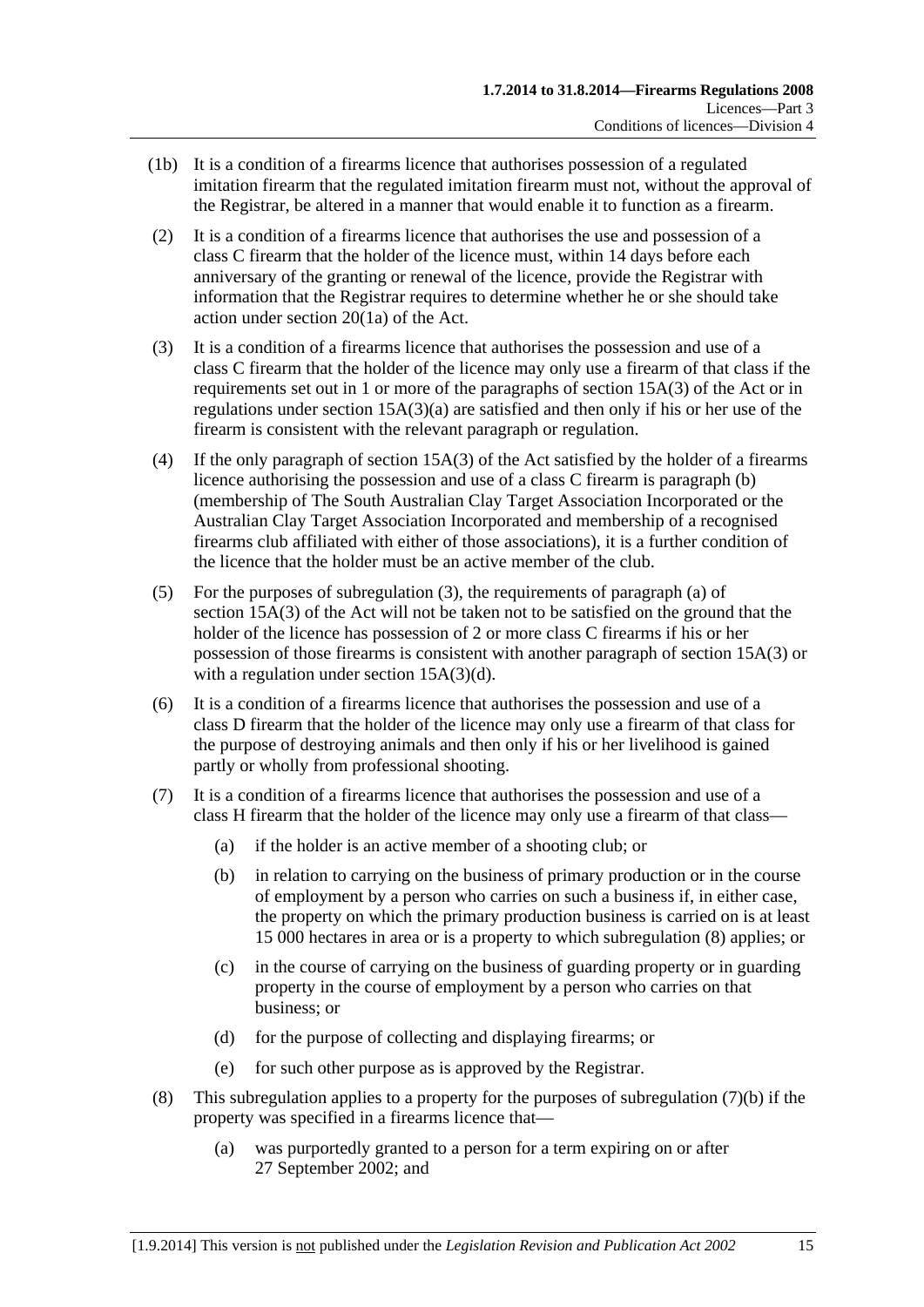- (b) authorised the person to use a class H firearm on the property in relation to carrying on the business of primary production or in the course of employment by a person who carries on such a business.
- (9) It is an additional condition of a shooting club member's licence that the holder of the licence must be an active member of a shooting club for each licence year of the licence.
- (10) It is an additional condition of a shooting club member's licence that authorises the possession and use of class H firearms that the class H firearms of each of the following categories of which the holder of the licence has possession must be used by the holder in shooting club organised shoots for that category of class H firearms on at least 4 occasions during each licence year of the licence:
	- (a) air or gas operated handguns;
	- (b) .22 calibre rim fire handguns (long rifle or short);
	- (c) centre fire handguns of not more than .38 calibre;
	- (d) handguns of more than .38 calibre.
- (11) It is an additional condition of a collector's licence—
	- (a) that in the case of all firearms in the collection manufactured after 1900—
		- (i) the bolt, breech block or firing pin of the firearm must be locked in a container kept separately from the firearm; or
		- (ii) the trigger of the firearm must be immobilised by means of a trigger lock; or
		- (iii) the firearm is secured by such other method as is approved by the Registrar; and
	- (b) that the holder of the licence must be an active member of a collectors' club for each licence year of the licence; and
	- (c) that the holder of the licence does not have possession of any ammunition that can be used in a firearm owned by the collector for the purpose of collecting and displaying firearms (excluding ammunition for use in a firearm that the collector is authorised to have possession of and use for some other purpose endorsed on a separate firearms licence); and
	- (d) that none of the firearms included in the collection is a prescribed firearm; and
	- (e) that the firearms included in the collection must not be fired without the written approval of the Registrar.
- (12) If the purpose, or 1 of the purposes, endorsed on a firearms licence is paint-ball shooting, it is a condition of the licence that only a paint-ball firearm will be used for the purposes of paint-ball shooting.
- (13) A licence to possess a prescribed firearm is subject to the following conditions in addition to the conditions prescribed by [subregulation \(1\):](#page-13-0)
	- (a) the firearm to which the licence relates must not be used to fire a projectile;
	- (b) the firearm must be kept at the premises and in the manner specified in the licence unless approval to the contrary is granted by the Registrar;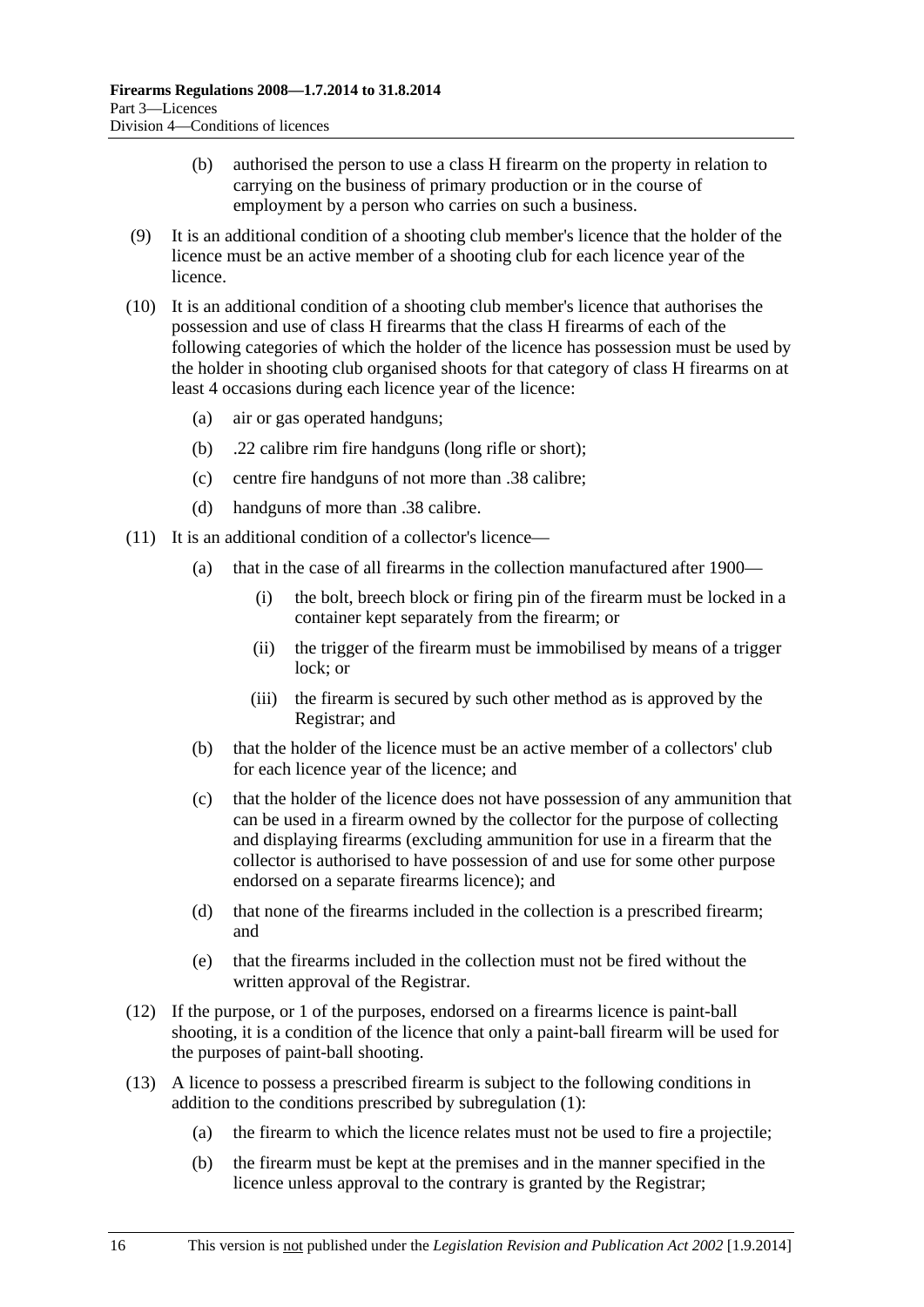- (c) the holder of the licence must not surrender control of the firearm except when disposing of the firearm.
- <span id="page-16-0"></span> (14) The conditions imposed by [subregulations \(3\)](#page-14-0) and [\(6\)](#page-14-0) do not apply to a licence held solely to enable the holder of the licence to possess and use firearms for the purposes of a contract with the Crown in right of this State or in any of the Crown's other capacities or for the purpose of tendering for such a contract.

# **22—Conditions of dealers' licences**

- (1) It is a condition of a dealer's licence that—
	- (a) the dealer must give the Registrar written notice in a form approved by the Registrar of all changes to his or her name or address within 14 days after the change occurs; and
	- (b) the dealer must comply with the provisions of [Part 6](#page-22-0) that apply to, or in relation to, firearms or ammunition held pursuant to the licence; and
	- (c) when a firearm or ammunition is not secured as required by [Part 6](#page-22-0), the dealer must take all reasonable precautions to ensure that the firearm or ammunition is not lost or stolen or does not come into the possession of an unauthorised person; and
	- (d) the dealer must report the theft, loss or destruction of a firearm that is owned or held by the dealer in the course of carrying on business as a dealer in firearms to a police officer within 14 days after the theft, loss or destruction occurs; and
	- (e) subject to [subregulation \(2\),](#page-17-0) the dealer does not carry on business as a dealer in firearms or ammunition except at the premises authorised by the licence; and
	- (f) in the course of carrying on business as a dealer in firearms, the dealer does not keep firearms at any premises except those referred to in [paragraph \(e\)](#page-16-0)  unless he or she does so for the purpose of testing or repairing those firearms; and
	- (g) the dealer must not deal in—
		- (i) mechanisms or other fittings that can be fitted to a firearm to convert it to an automatic firearm; or
		- (ii) mechanisms or other fittings that, when fitted to a suitable firearm, will enable the firearm to fire grenades or other explosive projectiles; and
	- (h) during the hours that members of the public have access to the premises referred to in [paragraph \(e\),](#page-16-0) the dealer displays the licence, or a copy of the licence (the copy does not need to include a photograph of the holder of the licence), in those premises in a position in which it is likely to be seen and read by members of the public; and
	- (i) the dealer identifies, in a manner approved by the Registrar, each firearm that he or she owns in the course of carrying on business as a dealer in firearms; and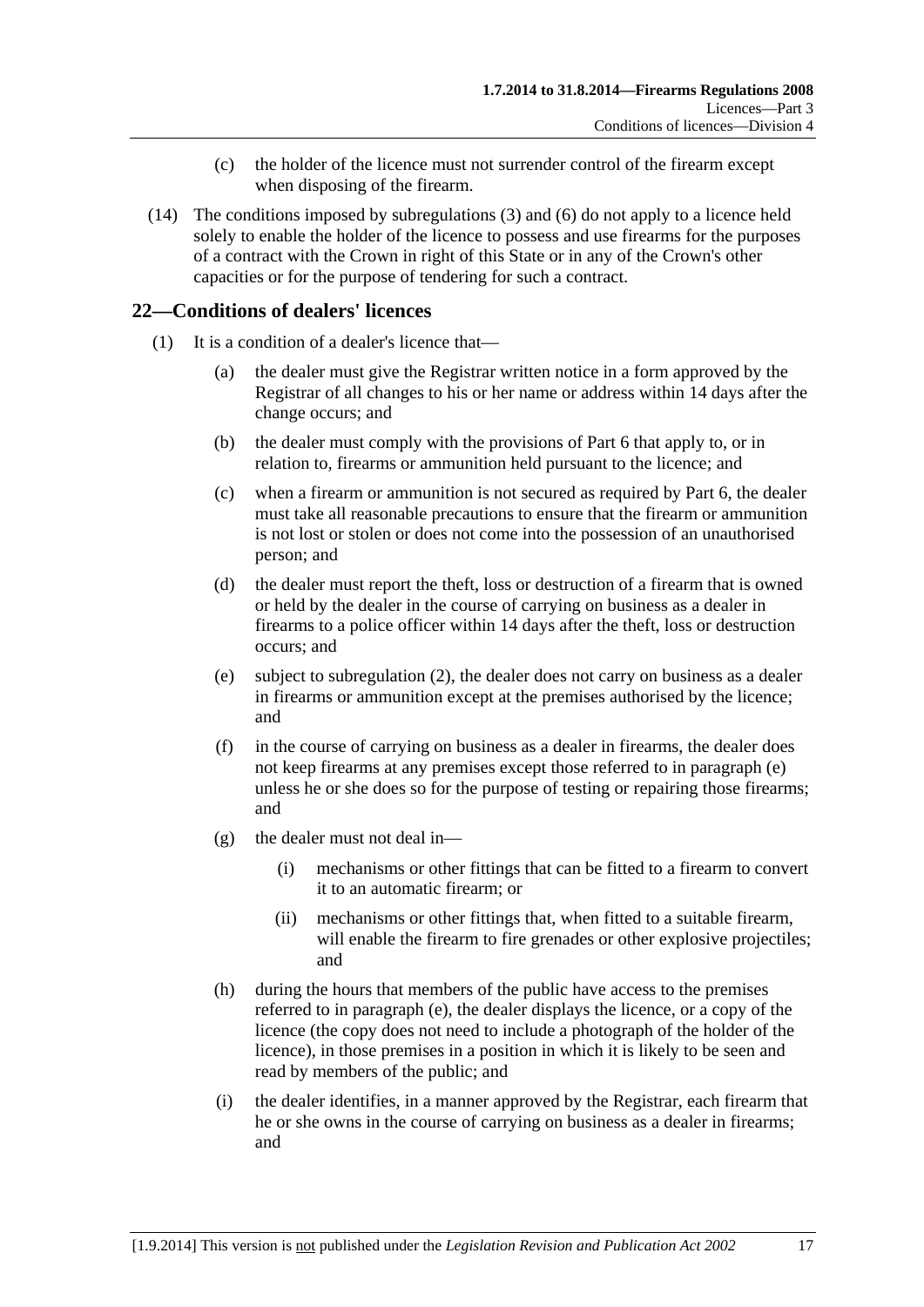- <span id="page-17-0"></span> (j) the dealer must produce to a police officer on request the records kept by him or her pursuant to the Act and these regulations; and
- (k) the dealer must allow a police officer to enter and inspect any premises at which the dealer is authorised by the licence to carry on business for the purpose of enforcement of the Act and these regulations; and
- (l) the dealer must, whenever required to do so by the Registrar or a police officer, provide the Registrar or member with information relating to a firearm recorded to, or in the possession of, the dealer.
- (2) A dealer may—
	- (a) exhibit firearms and ammunition for the purpose of sale by auction and may sell firearms or ammunition by auction at a place other than his or her premises; and
	- (b) exhibit firearms and ammunition for any other purpose at places other than his or her premises if he or she does not exhibit—
		- (i) 2 or more identical firearms; or
		- (ii) more than 50 rounds of identical ammunition.

# **Division 5—Exemptions relating to licences**

## **23—Exemption from requirement to be licensed**

- (1) An offence is not committed against section 11 of the Act in the following circumstances:
	- (a) by a person of or over the age of 14 years but under the age of 18 years who has possession of or uses a registered firearm if—
		- (i) he or she is with, and is under the continuous supervision of, his or her parent or guardian or some other person approved by his or her parent or guardian; and
		- (ii) the person providing the supervision holds a firearms licence authorising possession of the firearm for the purpose for which it is being used;
	- (b) by a person of or over the age of 14 years but under the age of 18 years who has possession of or uses a firearm if that person is (with the consent of his or her parent or guardian) with, and is under the continuous supervision of, a recognised coach who holds a firearms licence authorising possession of the firearm for the purpose for which it is being used;
	- (c) by a person who has possession of or uses a firearm for the purpose of a course or examination in the safe handling, carriage and use of firearms if that person is with, and is under the continuous supervision of, a person authorised by the Registrar to conduct the course or examination;
	- (d) by a person of or over the age of 18 years who has possession of or uses a firearm if that person is with, and is under the continuous supervision of, a person who is registered as the owner of the firearm and who holds a firearms licence authorising possession of the firearm for the purpose for which it is being used;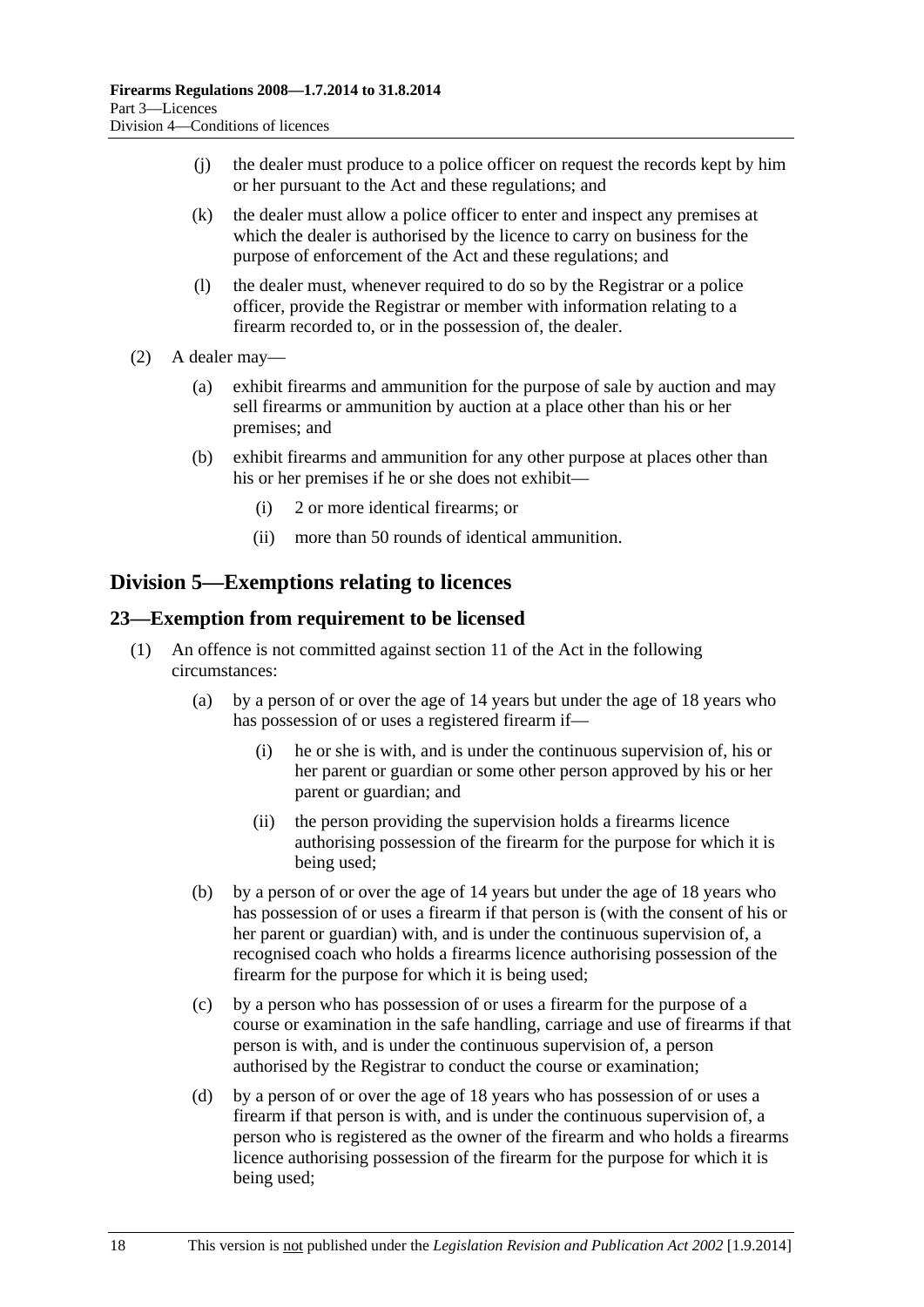- <span id="page-18-0"></span> (e) by a person who has possession of or uses a class C firearm on the grounds of a recognised firearms club that is affiliated with The South Australian Clay Target Association Inc. or the Australian Clay Target Association Inc. for the purpose of shooting in an activity of the club conducted in accordance with the rules of the Australian Clay Target Association Inc. if that person is with, and is under the continuous supervision of, a person who holds a firearms licence authorising possession of the firearm for the purpose for which it is being used;
- (f) by a person of or over the age of 14 years but under the age of 18 years who has possession of or uses a firearm at facilities provided by the South Australian Sports Institute if that person is (with the consent of his or her parent or guardian) with, and under the continuous supervision of, a person who holds a firearms licence authorising possession of the firearm for the purpose for which it is being used;
- (g) by a person of any age who has possession of or uses a firearm (including a prescribed firearm)—
	- (i) in the course of rehearsal for, or the performance of, a theatrical production; or
	- (ii) in the course of rehearsal for, or the filming of, a scene in the production of a film,

if that person is under the continuous supervision of a person who holds a firearms licence authorising possession of the firearm for the purpose for which it is being used.

- (2) An offence is not committed against section 11 of the Act by a person who is of or over the age of 10 years but under the age of 14 years in the circumstances set out in [subregulation \(1\)\(a\)](#page-17-0) or [\(b\)](#page-17-0) if the firearm concerned is a class A firearm.
- (3) For the purposes of [subregulation \(1\)\(d\)](#page-17-0), a person will be taken to be registered as the owner of a firearm if he or she is the nominee of a body, whether incorporate or unincorporate, that is registered as the owner of the firearm.
- (4) In this regulation—

*recognised coach* means a person who has been recognised by a recognised firearms club as being a fit and proper person to instruct others in the skills of using firearms.

# **24—Exemption of juniors from certain provisions**

- (1) A person who—
	- (a) has reached the age of 12 years but has not reached the age of 18 years; and
	- (b) is a member of a recognised firearms club; and
	- (c) needs to hold a firearms licence in order to participate in a competition or competitions held in another State or a Territory of the Commonwealth or held in another country,

is, subject to the conditions set out in [subregulation \(2\)](#page-19-0), exempt from section 12(3) and (8) of the Act.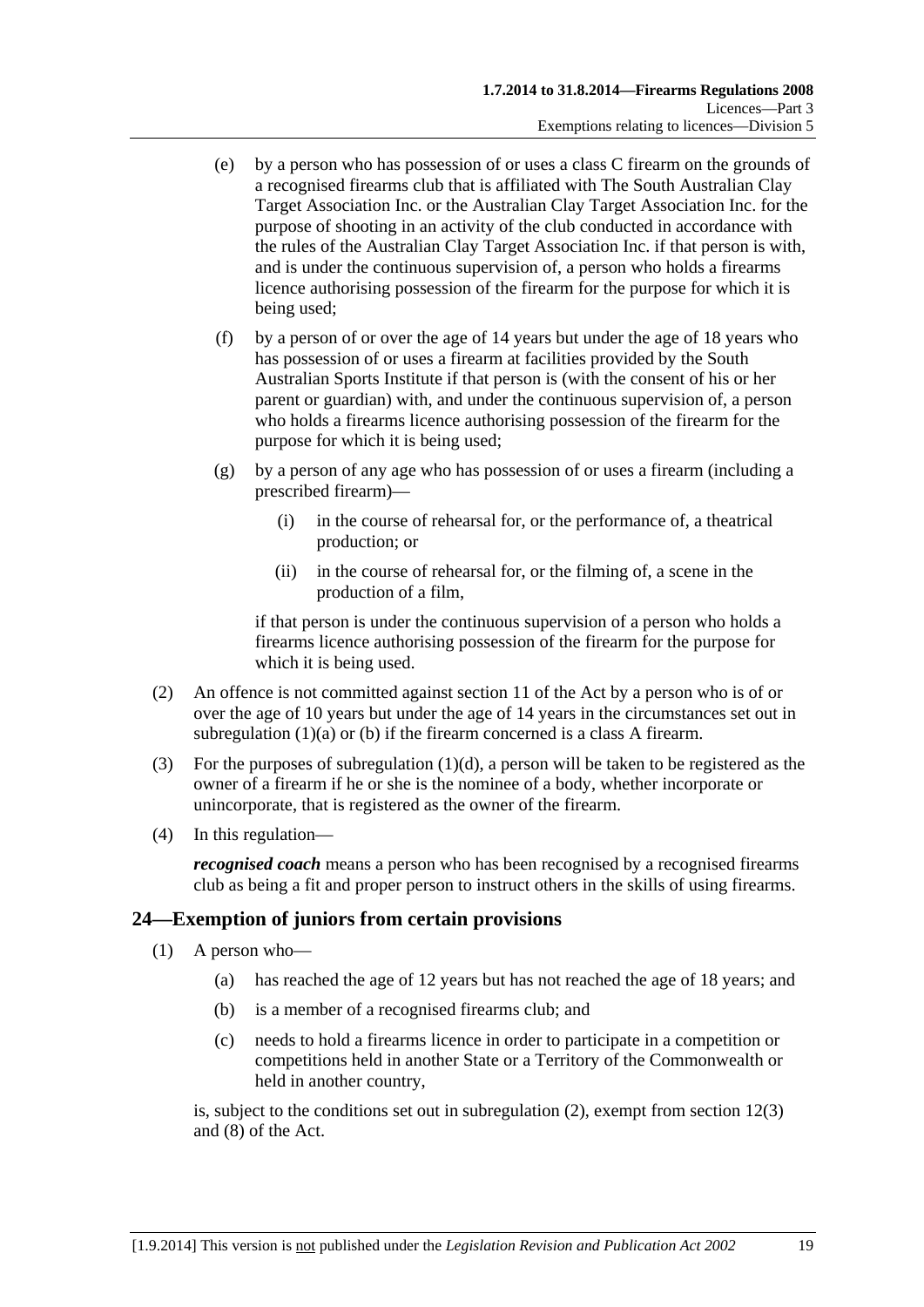- <span id="page-19-0"></span> (2) The conditions are as follows:
	- (a) the only purpose that may be endorsed on a licence granted to an exempt person referred to in [subregulation \(1\)](#page-18-0) is use of a firearm as a member of a recognised firearms club; and
	- (b) the term of a licence granted to an exempt person referred to in [subregulation \(1\)](#page-18-0) is 1 year; and
	- (c) a licence granted to an exempt person referred to in [subregulation \(1\)](#page-18-0) cannot be renewed; and
	- (d) an exempt person referred to in [subregulation \(1\)](#page-18-0) who is the holder of a licence must not apply for a permit authorising the acquisition of a firearm.

# **Division 6—General**

## **25—Company nominee**

- (1) A company that holds a licence must appoint a person—
	- (a) who is, in the opinion of the Registrar, a fit and proper person to have control of the company's firearms; and
	- (b) who is employed by the company and has his or her usual place of residence in the State,

to have control of the company's firearms at the place at which they are kept by the company.

- (2) Without limiting the meaning of fit and proper person in [subregulation \(1\)\(a\),](#page-19-0) a person will be taken not to be a fit and proper person for the purposes of that subregulation if the Registrar would refuse to grant a firearms licence to that person.
- (3) A person appointed under [subregulation \(1\)](#page-19-0) must keep a record of—
	- (a) the firearms under his or her control; and
	- (b) the names of the persons who have possession of those firearms and the periods during which they have possession of them.
- (4) A company must give the Registrar written notice in a form approved by the Registrar of the name and address of the person appointed by the company under [subregulation \(1\).](#page-19-0)

### **26—Replacement of licence**

If a person applies for replacement of a licence, and the Registrar is satisfied, on information provided by the applicant or on such other evidence as he or she requires, that the licence has been lost, stolen or destroyed, the Registrar may, on payment of the fee fixed by [Schedule 1](#page-29-0), issue a replacement for the licence.

# **27—Reporting obligations of prescribed persons**

The following classes of persons are prescribed for the purposes of the definition of *prescribed person* in section 27A of the Act:

- (a) persons registered as nurses under the *[Nurses Act 1999](http://www.legislation.sa.gov.au/index.aspx?action=legref&type=act&legtitle=Nurses%20Act%201999)*;
- (b) registered psychologists under the *[Psychological Practices Act 1973](http://www.legislation.sa.gov.au/index.aspx?action=legref&type=act&legtitle=Psychological%20Practices%20Act%201973)*;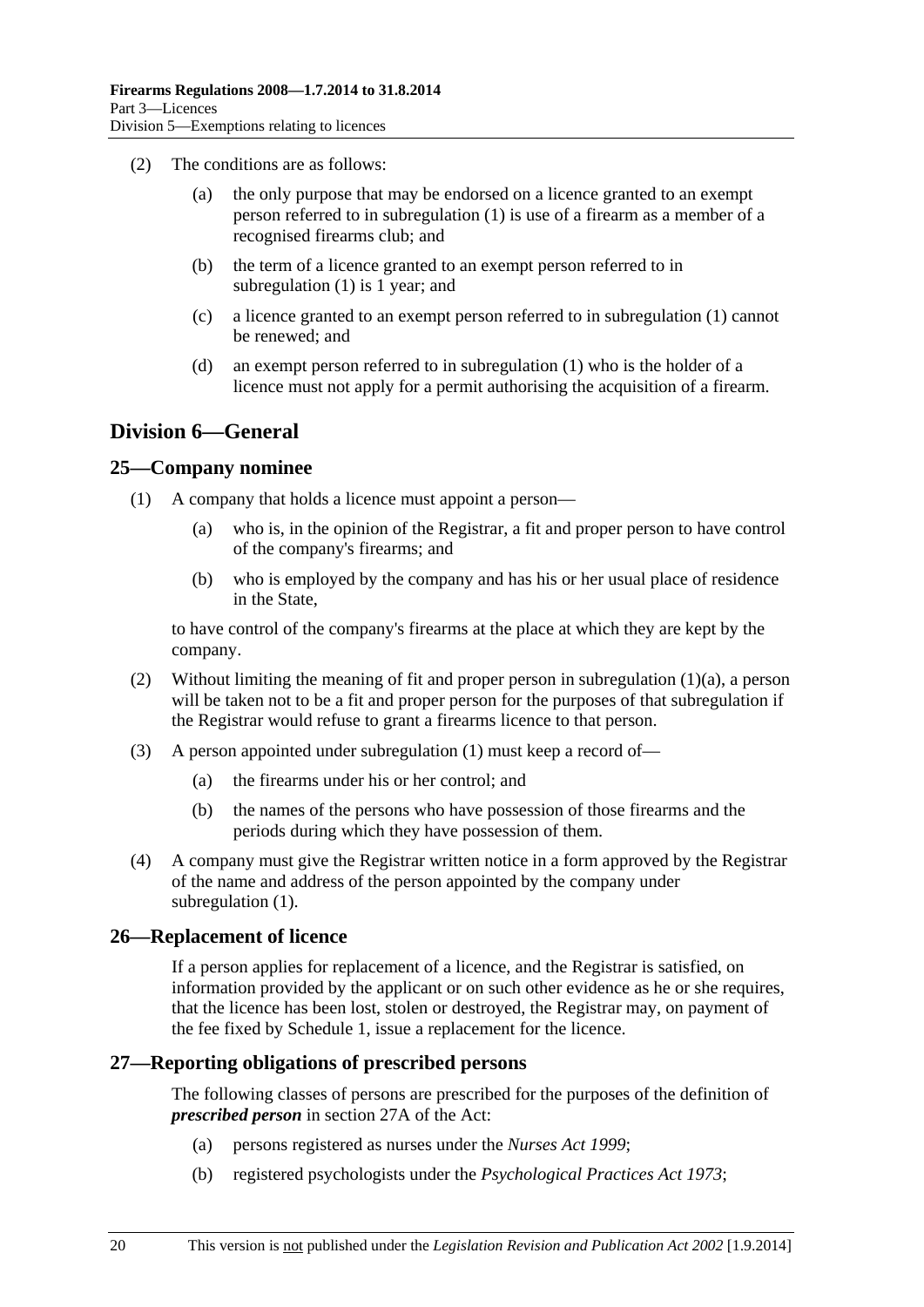- <span id="page-20-0"></span>(c) professional counsellors;
- (d) social workers.

# **Part 4—Acquisition and registration of firearms**

# **28—Application for permits**

An application for a permit to acquire a firearm must be in a form approved by the Registrar.

# **29—Checks to be made by Registrar**

Before granting an application for a permit to acquire a firearm, the Registrar must check the application against the checklist adopted for that purpose by the Ministerial Council for Police and Emergency Management – Police.

# **30—Application to register firearm**

- (1) Subject to [subregulation \(2\),](#page-20-0) an application to register a firearm must be in a form approved by the Registrar and the applicant must produce the following to the police officer to whom the application is made:
	- (a) the permit authorising the acquisition of the firearm; and
	- (b) the firearm; and
	- (c) the licence authorising the person producing the firearm to have possession of it.
- (2) A person who applies for registration of a firearm in circumstances referred to in regulation  $8(7)$  is not bound to comply with subregulation  $(1)(a)$  or  $(c)$ .

# **31—Acquisition of class C firearms**

The following requirements are prescribed for the purposes of section 15A(3)(d) of the Act:

- (a) in relation to the acquisition of class C firearms for the purpose of collection and display—
	- (i) the Registrar is satisfied that the applicant for the permit to acquire the class C firearm has, or genuinely intends to acquire, a collection of firearms that has, or will have, significant commemorative, historical, investment or other value; and
	- (ii) the firearm is to be acquired to form part of the collection;
- (b) in relation to the acquisition of class C firearms by the Royal Zoological Society of South Australia Incorporated—
	- (i) the applicant for the permit to acquire the class C firearm is the Royal Zoological Society of South Australia Incorporated; and
	- (ii) the Registrar is satisfied that the Society needs the firearm for the operation of its zoos.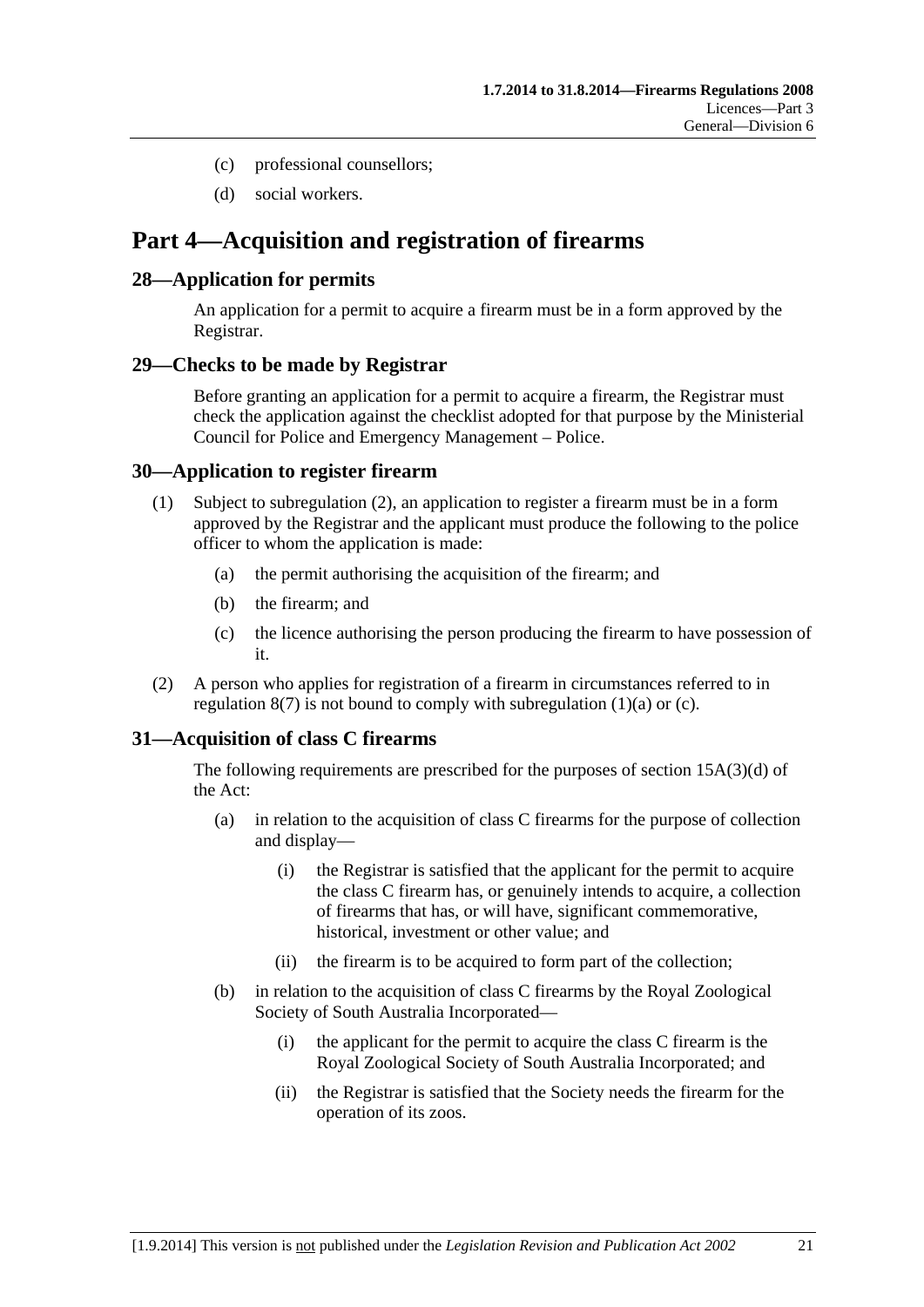## <span id="page-21-0"></span>**32—Nature of alteration, loss, theft or destruction of firearm**

A notice to the Registrar under section 25 of the Act must be in a form approved by the Registrar.

## **33—Acquisition of class H firearms**

- (1) For the purposes of section 15A(4b) of the Act, the Registrar may grant to an applicant who is the holder of a shooting club member's licence a permit to acquire a class H firearm—
	- (a) despite a restriction on barrel length set out in section 15A(4b)(a) of the Act, if the Registrar is satisfied that the firearm is a visually distinctive and highly specialised target pistol; or
	- (b) despite the restriction to firearms of not more than .38 calibre, if the Registrar is satisfied that the firearm is of not more than .45 calibre and is required for shooting events of the kind known as metallic silhouette or single (western) action.
- (2) For the purposes of section 15A(4b) of the Act, the barrel length of a class H firearm is to be measured as follows:
	- (a) in the case of a revolver, the length is to be measured from the muzzle to the breech end immediately in front of the cylinder;
	- (b) in the case of any other class H firearm, the length is to be measured from the muzzle to the breech face (including where the chamber is incorporated in the barrel);
	- (c) if the firearm is self-loading, the measurement must be taken when the slide is forward and the breech face or bolt is in a closed position;
	- (d) any alteration to the barrel that is permanently attached is to be included in the portion measured.
- (3) For the purposes of section 15A(4c) of the Act, in order for a collector to be granted a permit to acquire class H firearms manufactured after 1946, the collector must be a genuine student of arms who—
	- (a) has been an active member of a collectors' club for at least the preceding 2 years; and
	- (b) has a significant collection of handguns with a proper thematic structure; and
	- (c) has provided displays or published articles to advance the body of knowledge of firearms history and development.

### **34—Certificate of registration**

- (1) The Registrar must issue a certificate of registration to the person in whose name the firearm is registered.
- (2) The Registrar may, on payment of the fee fixed by [Schedule 1,](#page-0-0) issue a certificate to replace 1 that has been lost, stolen or destroyed.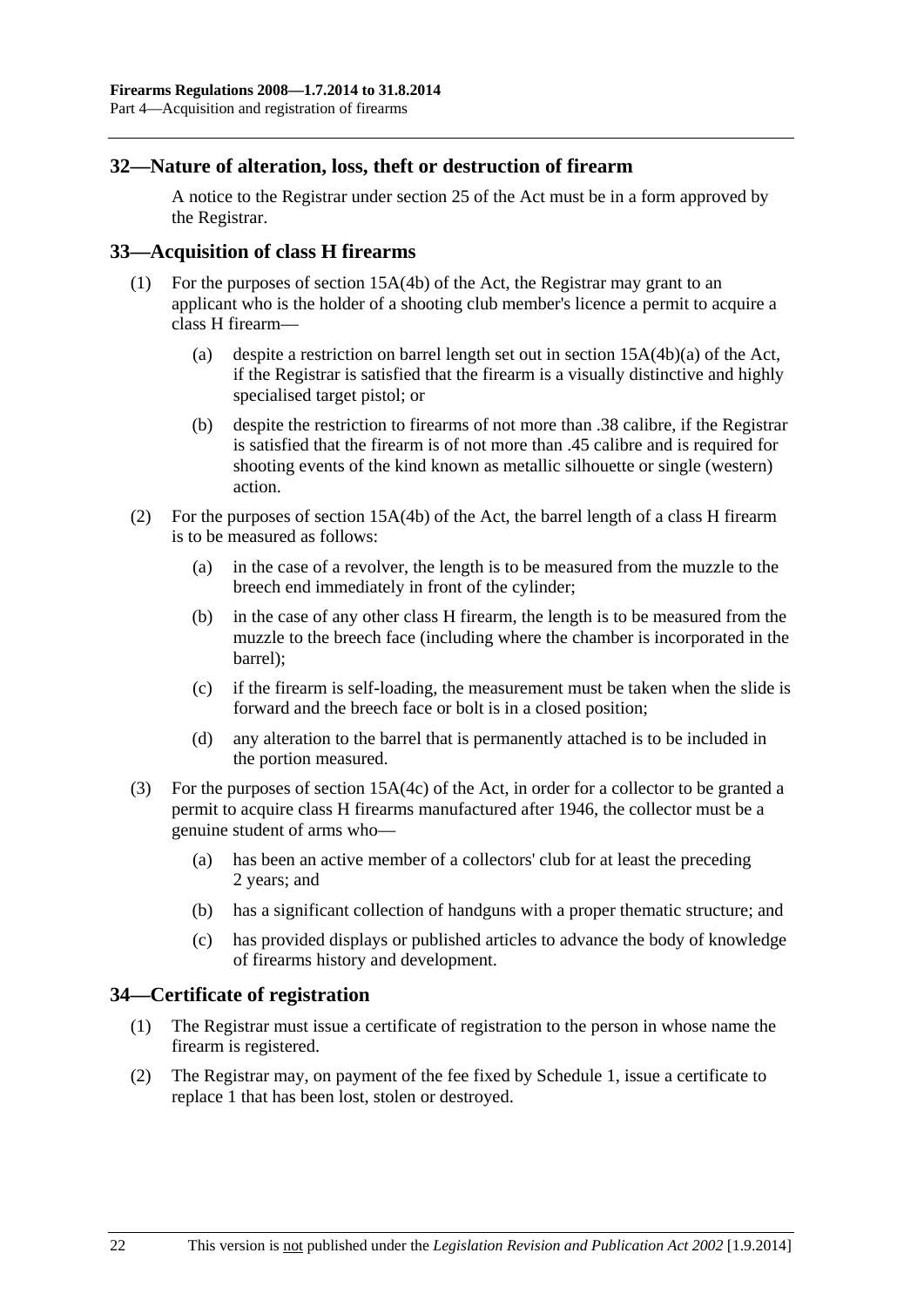# <span id="page-22-0"></span>**Part 5—Acquisition of ammunition**

# **35—Application for permit**

An application to the Registrar for a permit to acquire ammunition must—

- (a) be in a form approved by the Registrar; and
- (b) be accompanied by information required by the Registrar; and
- (c) be accompanied by the fee fixed by [Schedule 1.](#page-0-0)

### **36—Limit on quantity of ammunition**

A person must not own or have in his or her possession ammunition that exceeds the reasonable needs of that person for the immediately following 12 months.

# **37—Exemption—acquisition and supply of gas cylinders**

A person who acquires or supplies a cylinder of compressed gas designed for use in a firearm is exempt from section 21B of the Act in relation to the acquisition or supply of the cylinder.

# **Part 6—Security of firearms and ammunition**

## **38—Security of firearms**

- (1) A person (not being a dealer) who has possession of a class A or B firearm must keep the firearm secured by—
	- (a) securely attaching and locking it to part of the building in which it is kept; or
	- (b) keeping it in a locked cabinet made of hardwood or steel that is securely attached to the building in which it is kept; or
	- (c) keeping it in a locked safe made of steel that is securely attached to the building in which it is kept; or
	- (d) keeping it in a locked steel and concrete strong room; or
	- (e) such other method as is approved by the Registrar.
- (2) A person (not being a dealer) who has possession of a class C, D or H firearm must keep the firearm secured by—
	- (a) keeping it in a locked safe made of steel that is securely attached to the building in which it is kept; or
	- (b) keeping it in a locked steel and concrete strong room; or
	- (c) such other method as is approved by the Registrar.
- (3) A cabinet or safe referred to in [subregulation \(1\)](#page-22-0) or [\(2\)](#page-22-0) must—
	- (a) be fitted with fittings and locks that prevent it from being easily forced open; and
	- (b) be made of material of sufficient thickness to prevent it being easily broken, opened or destroyed.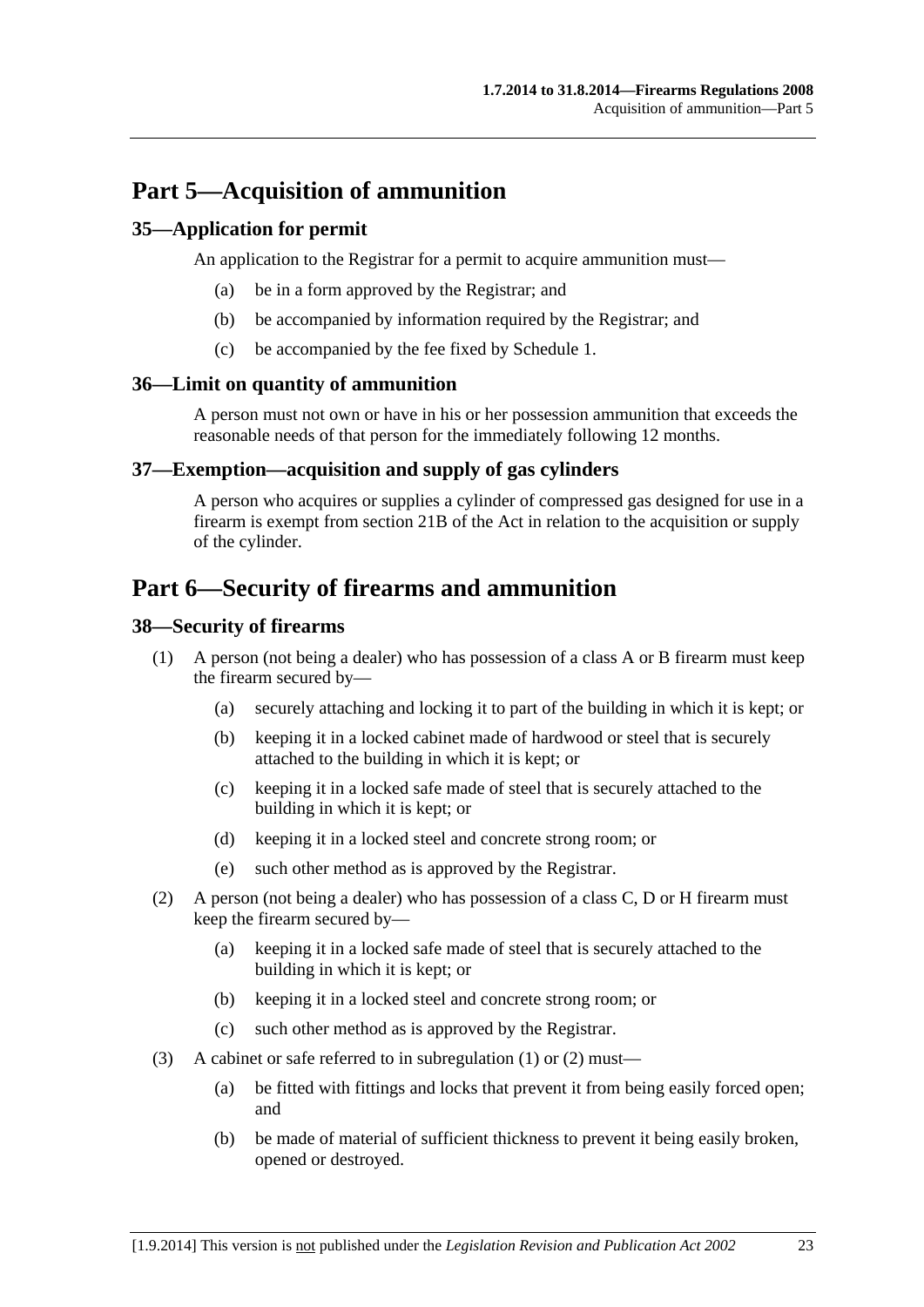<span id="page-23-0"></span>(4) Despite [subregulations \(1\)\(c\)](#page-22-0) and [\(2\)\(a\)](#page-22-0), a safe need not be attached to the building if its mass when empty is 150 kilograms or more.

### **39—Possession of prescribed firearms**

A person who has possession of a prescribed firearm must keep the firearm secured in accordance with the conditions of the licence authorising possession of the firearm.

#### **40—Possession of firearms by dealers**

- (1) Subject to this regulation, a person who has possession of a class A, B, C, D or H firearm in his or her capacity as a dealer must keep the firearm secured by 1 of the methods set out in [regulation 38](#page-22-0) in respect of the relevant class of firearm.
- (2) A dealer is not required to comply with [subregulation \(1\)](#page-23-0) during periods that his or her premises are open to the public in respect of class A or B firearms that are on display to members of the public entering the premises if the public does not have access to the firearms.
- (3) A dealer is not required to comply with [subregulation \(1\)](#page-23-0) during periods that his or her premises are open to the public in respect of class H firearms that are on display to members of the public entering the premises if—
	- (a) the public does not have access to the firearms; and
	- (b) the firearms are secured in a manner approved by the Registrar.

### **41—Ammunition**

- (1) Ammunition must be stored in a locked container separately from firearms.
- (2) A person must not have possession of a round of ammunition that includes high explosives or that is designed to kill, injure or incapacitate by means of smoke or chemicals.
- (3) A person must not have possession of a round of military ammunition unless—
	- (a) it has been modified so that it is incapable of being fired; or
	- (b) it is of *United Nations Hazard classification Code 1.4S* and has a calibre of less than 19.1mm.

### **42—Security of dealer's building**

A dealer must ensure that the premises at which he or she carries on the business of dealing in firearms is properly secured against unlawful entry whenever the premises are unoccupied.

### **43—Exemption from Part**

The Registrar may exempt a person from compliance with this Part subject to such conditions as he or she thinks fit and may vary or revoke an exemption at any time.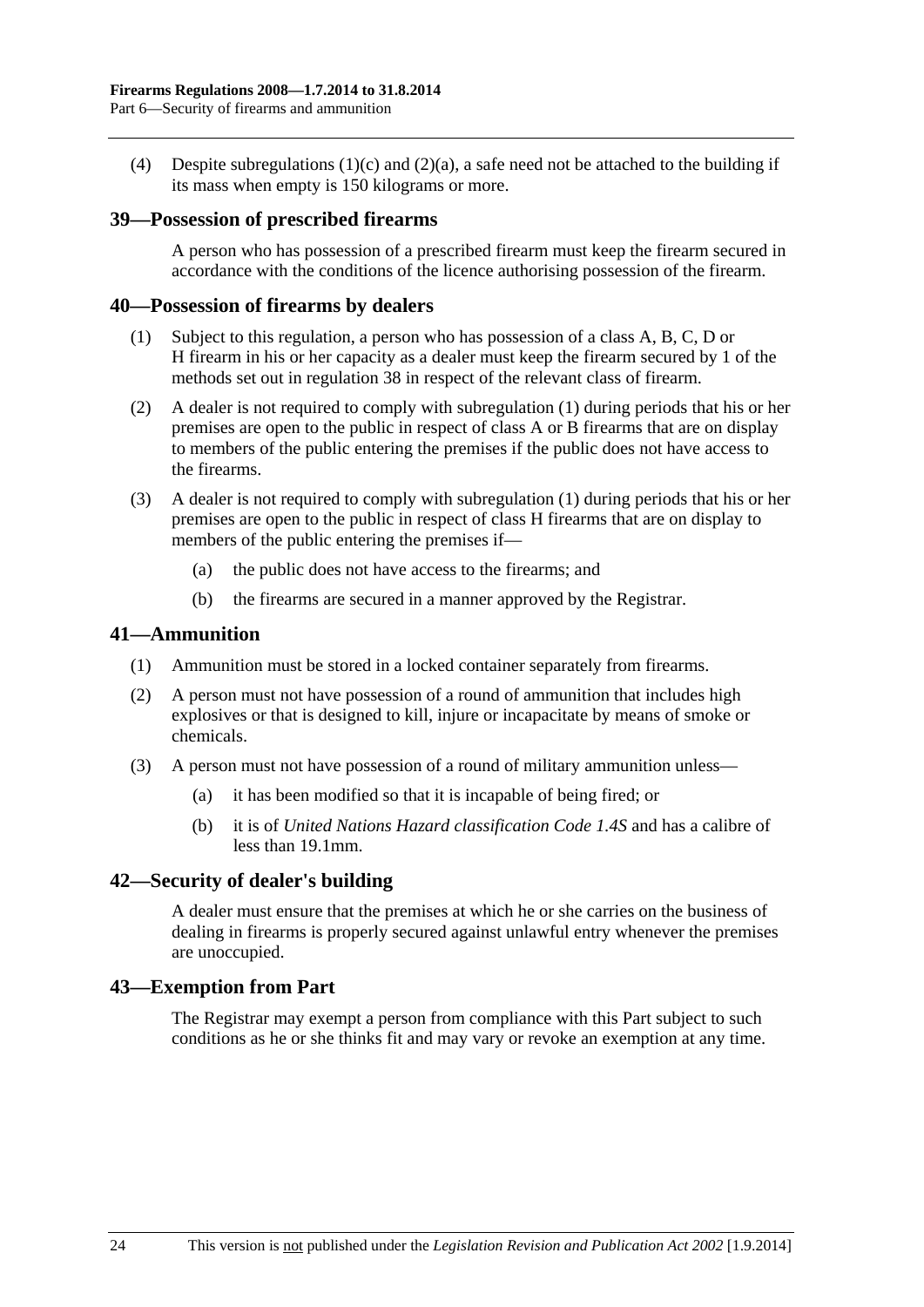# <span id="page-24-0"></span>**Part 7—Recognised bodies**

# **Division 1—Recognised firearms clubs**

# **44—Application for recognition**

An application for recognition of a firearms club must be made to the Registrar in a form approved by the Registrar and must be accompanied by—

- (a) a copy of the rules relating to the constitution, powers, management and administration of the club; and
- (b) a list of the names and addresses of the members of the controlling body of the club and the office (if any) held by each member; and
- (c) a statement of the number of members of the club; and
- (d) a description of the current and proposed activities of the club; and
- (e) if the activities of the club include shooting—
	- (i) a plan of the range (if any) regularly used by the club and a map showing the location of the range; and
	- (ii) a list of the names and addresses of members of the club who are authorised to control the activities of club members at the range; and
	- (iii) evidence that the club has permission of the owner of the land on which the range is situated for the club's use of the range; and
	- (iv) evidence that the club has permission of the owner of adjoining land over which projectiles may pass in the course of shooting at the range; and
	- (v) evidence of compliance with the requirements of any other Act relating to the use of land as a shooting range; and
- (f) such other information as the Registrar requires.

# **45—Certificate of recognition**

- (1) If the Minister has declared a firearms club to be a recognised firearms club, the Registrar must provide the club with a certificate setting out—
	- (a) the date of recognition; and
	- (b) the location of the club's range or ranges; and
	- (c) the current activities (and the proposed activities if any) of the club.
- (2) The club must display the certificate, or a copy of the certificate, in a prominent position on its premises or at the range used by it.

### **46—Approval of Registrar required for alteration to range**

A recognised firearms club must not alter the range or ranges used by the club without first obtaining the approval of the Registrar.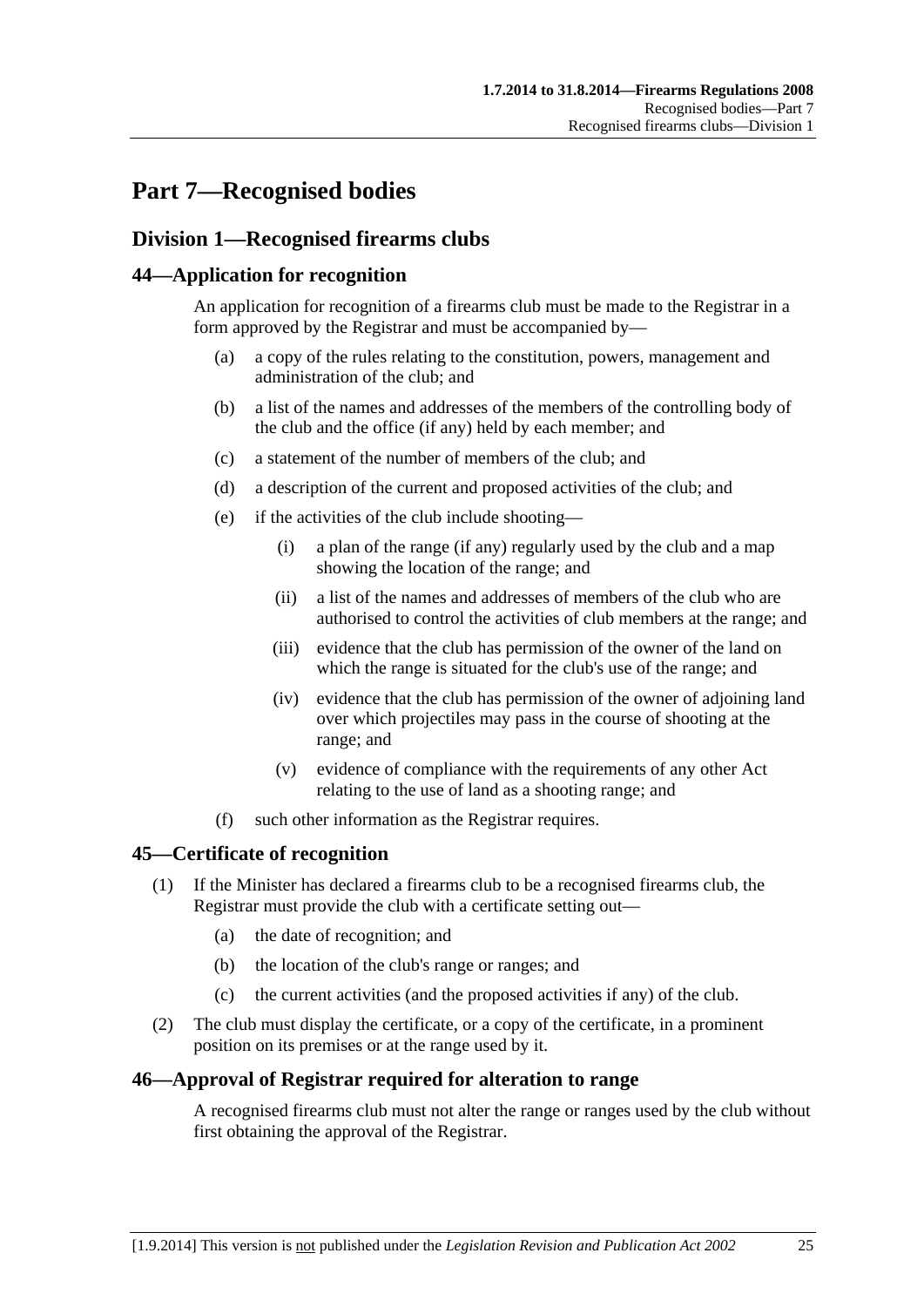# <span id="page-25-0"></span>**47—Club to inform Registrar of change**

- (1) A recognised firearms club must, within 28 days after—
	- (a) a variation to the rules of the club comes into force; or
	- (b) the membership of the controlling body of the club changes; or
	- (c) a variation in or addition to the activities of the club has occurred,

provide the Registrar with—

- (d) the text of the variation to the rules; or
- (e) the names and addresses of the members of the controlling body and the office (if any) held by each member; or
- (f) a description of the variation in or addition to the activities of the club.
- (2) A recognised firearms club must—
	- (a) from time to time, at the request of the Registrar, provide the Registrar with such information in relation to the affairs and activities of the club as the Registrar requires; and
	- (b) permit the Registrar, or a person authorised by the Registrar, to inspect the club premises and the range at any reasonable time.

## **48—Acceptance of new members**

A recognised firearms club must not grant an application for membership of the club unless—

- (a) if the club is a shooting club—the applicant has produced to the club the applicant's shooting club member's licence or a certificate of the Registrar, issued within the preceding 21 days, certifying that the Registrar is satisfied that the applicant is a fit and proper person to hold a shooting club member's licence; or
- (b) if the club is a collectors' club—the applicant has produced to the club the applicant's collector's licence or a certificate of the Registrar, issued within the preceding 21 days, certifying that the Registrar is satisfied that the applicant is a fit and proper person to hold a collector's licence; and
- (c) the applicant has produced to the club 2 references each of which appears to have been signed by a person within the preceding 21 days and to state that the person has known the applicant for at least the preceding 2 years and that the applicant is a person of good character and a suitable person to be a member of a firearms club; and
- (d) an office holder of the club has, by personal contact with the person named in each reference as the referee, confirmed the signing of the reference by the person on the date stated in the reference and the contents of the reference.

# **49—Records to be kept by clubs**

- (1) A recognised firearms club must make records, as required by the Registrar by notice in writing, of—
	- (a) in respect of each person granted membership of the club, the actions taken in compliance with [regulation 48;](#page-25-0) and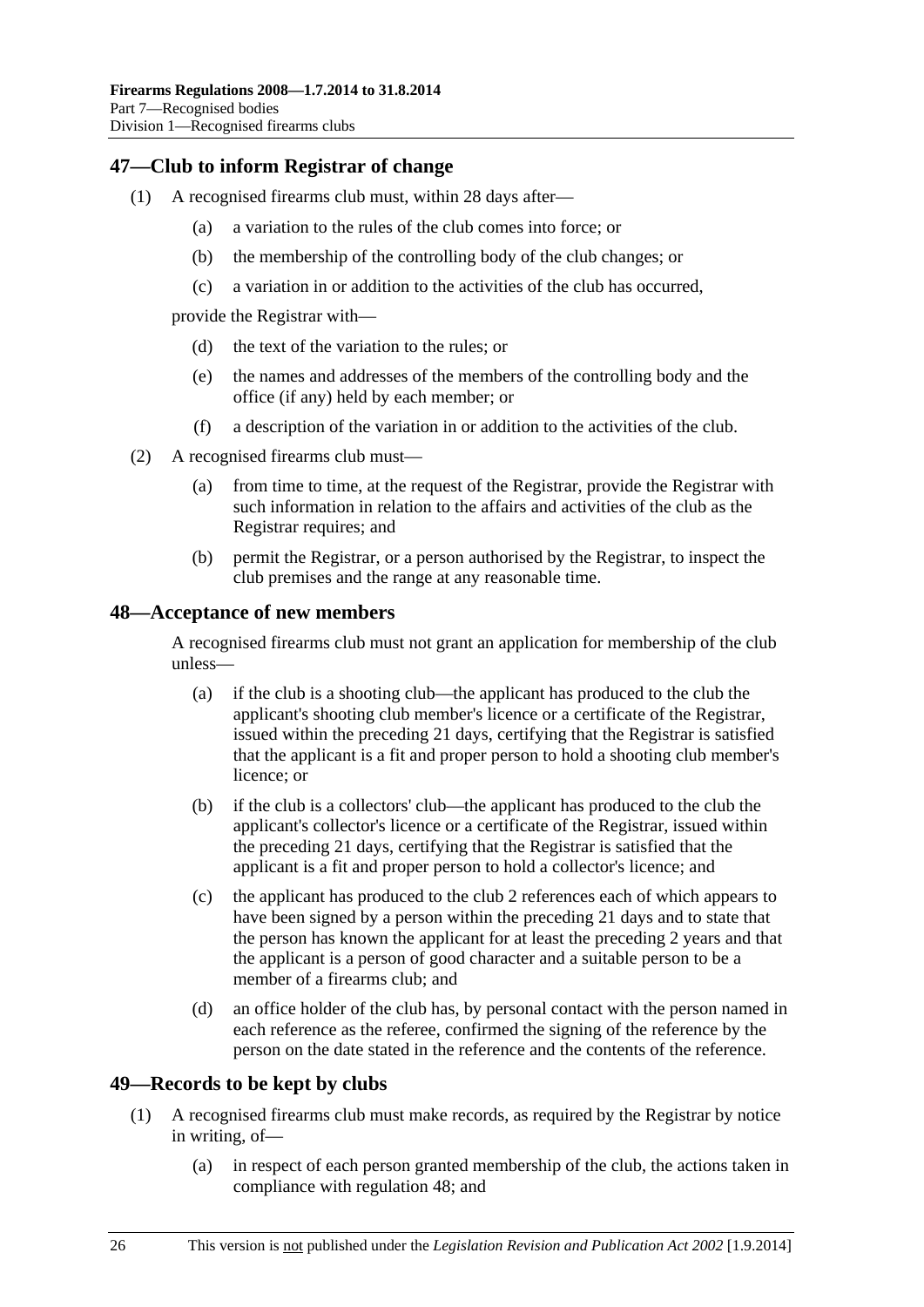- <span id="page-26-0"></span> (b) participation by members of the club in activities of the club that involve the shooting of firearms; and
- (c) attendance by members of the club at meetings of the club including those of the kind referred to in [paragraph \(b\)](#page-26-0) (if any).
- (2) Records referred to in [subregulation \(1\)](#page-25-0) must be kept by the club for at least 3 years and must be produced for inspection when requested by the Registrar.

# **50—Change in membership**

Within 28 days after a person ceases to be a member of a recognised firearms club, the club must give the Registrar written notice of the member's name and last known address and the date on which the membership terminated and, in the case of expulsion, the reason or reasons for the expulsion.

# **Division 2—Recognised paint-ball operators and recognised commercial range operators**

# **51—Application for recognition of paint-ball operator**

- (1) An application for recognition of a paint-ball operator and approval of the operator's grounds must be made to the Registrar in a form approved by the Registrar and must be accompanied by—
	- (a) a description of the proposed activities of the operator; and
	- (b) a plan of the grounds proposed to be used by the operator and a map showing the location of the grounds; and
	- (c) a list of the names and addresses of the persons who are authorised to control the activities of persons on those grounds; and
	- (d) evidence that the operator has permission of the owner of the land on which the grounds are situated for the operator's use of the grounds; and
	- (e) evidence of compliance with the requirements of any other Act relating to use of land as grounds of a paint-ball operator; and
	- (f) such other information as the Registrar requires.
- (2) An application by a company must be accompanied by—
	- (a) a copy of the constitution of the applicant;
	- (b) a list of the names and addresses of the directors and shareholders of the applicant.

# **52—Application for recognition of commercial range operator**

- (1) An application for recognition of a commercial range operator and approval of the operator's range must be made to the Registrar in a form approved by the Registrar and must be accompanied by—
	- (a) a description of the proposed activities of the operator; and
	- (b) a plan of the range proposed to be used by the operator and a map showing the location of the range; and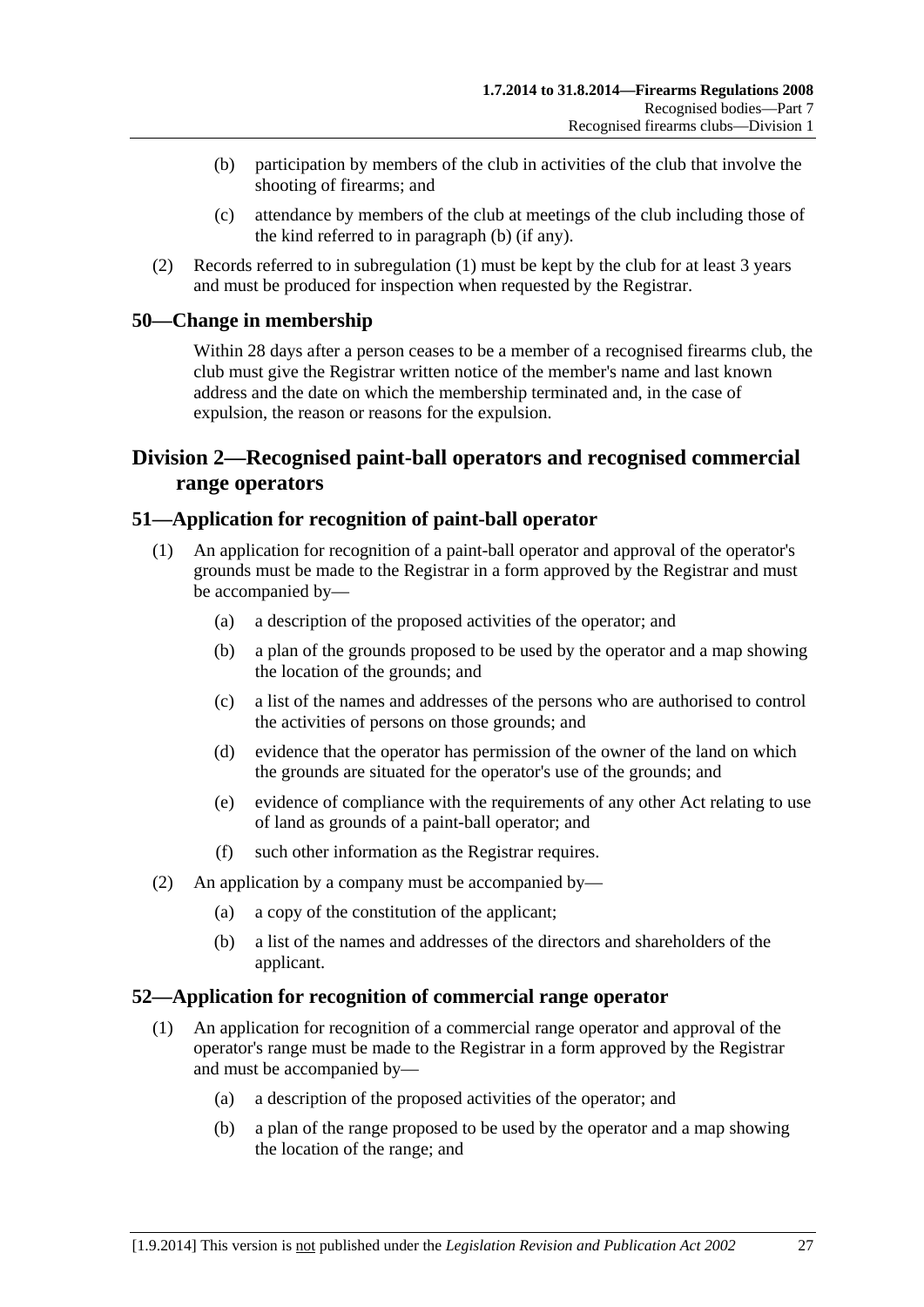- <span id="page-27-0"></span> (c) a list of the names and addresses of the persons who are authorised to control the activities of persons on the range; and
- (d) evidence that the operator has permission of the owner of the land on which the range is situated for the operator's use of the range; and
- (e) evidence of compliance with the requirements of any other Act relating to use of land as a shooting range; and
- (f) such other information as the Registrar requires.
- (2) An application by a company must be accompanied by—
	- (a) a copy of the constitution of the applicant; and
	- (b) a list of the names and addresses of the directors and shareholders of the applicant.

## **53—Certificate of recognition**

- (1) If the Minister has declared a person to be a recognised paint-ball operator or recognised commercial range operator, the Registrar must provide the operator with a certificate setting out—
	- (a) the date of recognition; and
	- (b) the location of the operator's grounds or range; and
	- (c) the proposed activities of the operator.
- (2) The operator must display the certificate, or a copy of the certificate, in a prominent position at the grounds or range used by the operator.

### **54—Alteration of grounds or range**

A recognised paint-ball operator or a recognised commercial range operator must not alter the grounds or range used by the operator without first obtaining the approval of the Registrar.

### **55—Operator to inform Registrar of change**

- (1) A recognised paint-ball operator or recognised commercial range operator must, within 28 days after a variation in or addition to the activities of the operator has occurred, provide the Registrar with a description of the variation in or addition to the activities of the operator.
- (2) A recognised paint-ball operator or recognised commercial range operator that is a company must, within 28 days after—
	- (a) a variation to the constitution of the operator comes into force; or
	- (b) a change in the directors or shareholders of the operator has occurred,

provide the Registrar with—

- (c) the text of the variation to the constitution; or
- (d) the names of the persons who have ceased to be directors or shareholders of the operator and the names and addresses of persons who have become directors or shareholders of the operator,

(as the case requires).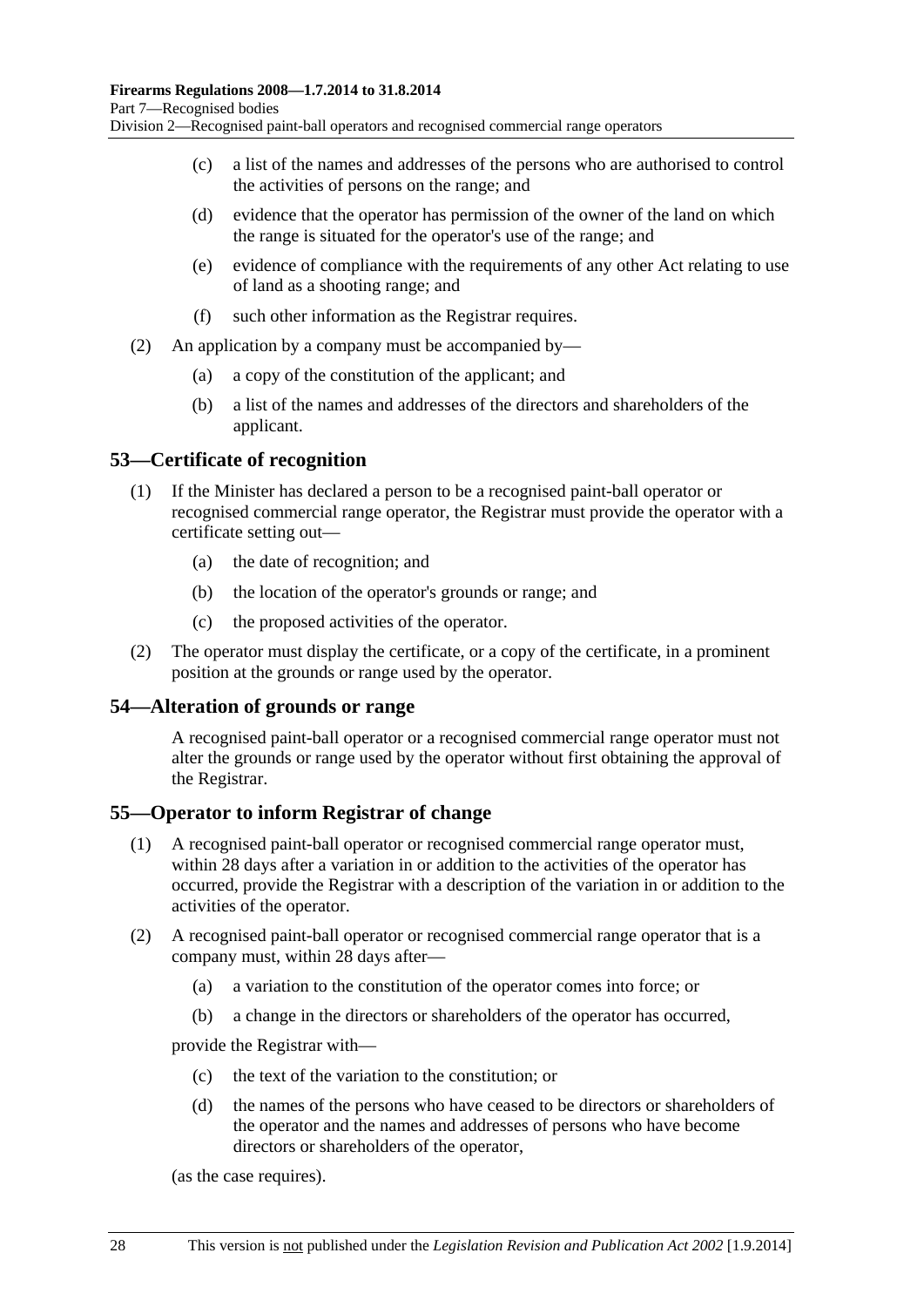- <span id="page-28-0"></span> (3) A recognised paint-ball operator or recognised commercial range operator must—
	- (a) from time to time, at the request of the Registrar, provide the Registrar with such information in relation to the affairs and activities of the operator as the Registrar requires; and
	- (b) permit the Registrar, or a person authorised by the Registrar, to inspect the operator's premises and grounds or range at any reasonable time.

# **Part 8—Miscellaneous**

# **55A—Disposal of forfeited or surrendered firearms etc**

- (1) For the purposes of section  $35(5)(b)(i)(A)$  of the Act, the following requirements govern the sale or disposal of a firearm, firearm part or ammunition:
	- (a) a sale is to be by public auction or public tender (and the Registrar may, but need not, fix a reserve price for the purpose);
	- (b) the firearm, firearm part or ammunition may be disposed of otherwise than by sale if the Registrar believes on reasonable grounds that the firearm, firearm part or ammunition has no monetary value or that the proceeds of the sale would be unlikely to exceed the costs of the sale or if the firearm, firearm part or ammunition has been offered for sale and was not sold.
- (2) Before paying the proceeds of a sale or disposal of a firearm, firearm part or ammunition to a person under section  $35(5)(b)(i)(B)$  or (e) of the Act, the Registrar may deduct expenses incurred in connection with the sale or disposal and storage and other expenses incurred in relation to the firearm, firearm part or ammunition.
- (3) For the purposes of section 35(5)(d) of the Act, the period for which a firearm, firearm part or ammunition must be made available for collection is 1 month.

# **55B—Register of firearms prohibition orders**

The register of firearms prohibition orders maintained for the purposes of section 6A of the Act must contain the following information in relation to each order:

- (a) the full name of the person to whom the order applies;
- (b) the date on which the order was issued;
- (c) the details of any exemption from a provision of section 10C of the Act (including any conditions that apply to the exemption) granted by the Registrar under section 10C(15) of the Act.

# **56—Advertising firearm for sale**

A person (other than a dealer) who advertises a firearm for sale must include in the advertisement the identification number or combination of numbers and letters stamped or engraved on the firearm.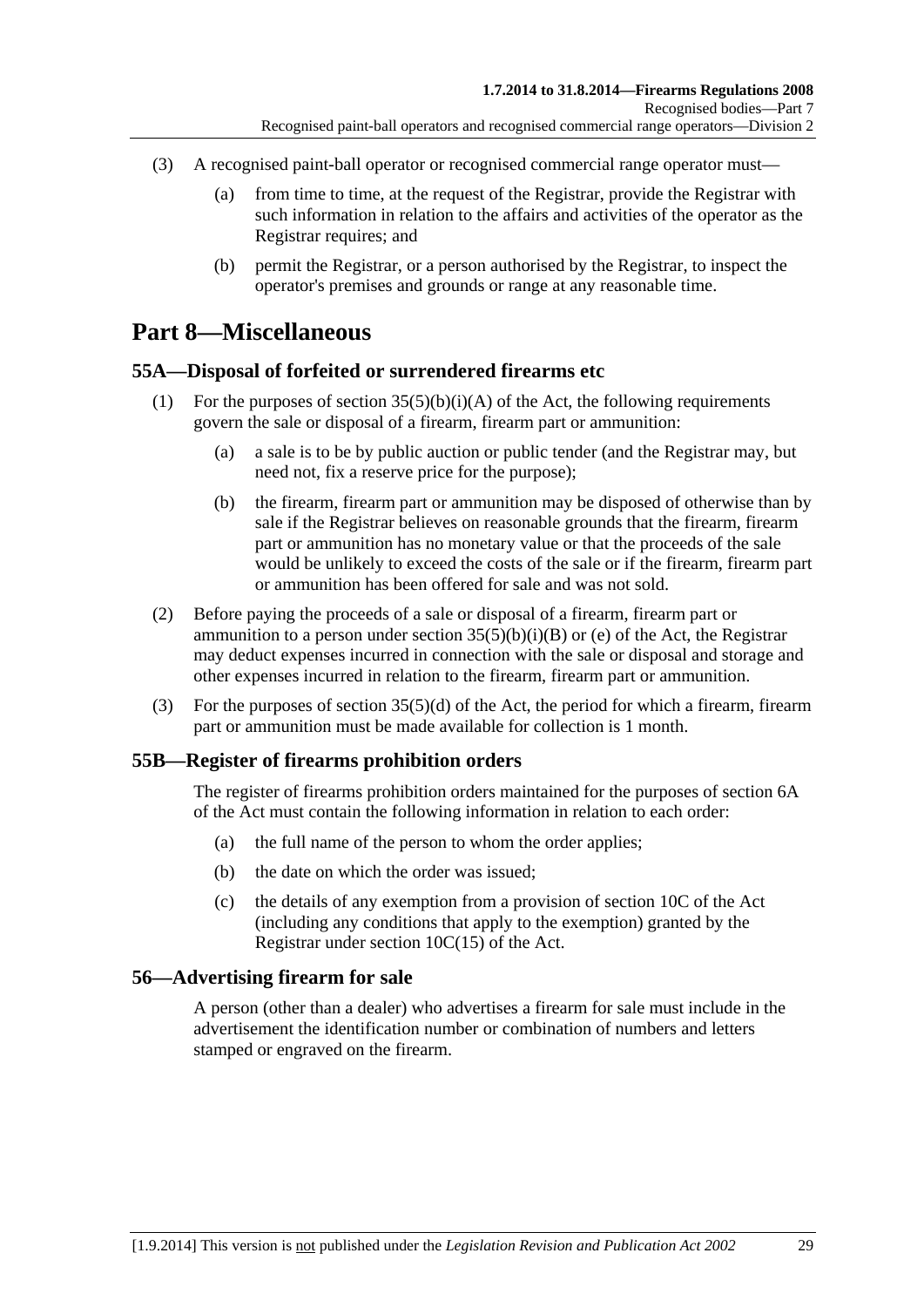## <span id="page-29-0"></span>**57—Transporting of firearms—exclusion from section 35A of Act**

- (1) A person who carries on the business of carrying goods may carry a firearm and ammunition, or cause a firearm and ammunition to be carried, by the same vehicle, vessel or aircraft if—
	- (a) the owner of the firearm and the owner of the ammunition are being carried by the same vehicle, vessel or aircraft and no ammunition is carried in the chamber, breech or a magazine of the firearm; or
	- (b) the firearm and ammunition are carried in the same vehicle, vessel or aircraft with the approval of the Registrar.
- (2) For the purposes of section 35A(2) of the Act, a class C, D or H firearm must not be transported if there is a round of ammunition in the chamber, breech or a magazine of the firearm.

#### **58—Records**

- (1) Records that a person is required to compile and keep under the Act, these regulations or the conditions of a licence must be produced on demand to the Registrar or a police officer.
- (2) All alterations made to records compiled and kept under the Act, these regulations or the conditions of a licence must be made so that the entry that is altered remains clearly legible.

#### **59—Form of applications and licences etc**

- (1) An application to the Registrar under the Act or these regulations must, unless otherwise provided, be in a form approved by the Registrar.
- (2) A licence, permit or registration certificate granted or issued by the Registrar must, unless otherwise provided, be in a form approved by the Registrar.

### **60—Fees**

- (1) The fees payable under the Act and these regulations are set out in [Schedule 1.](#page-0-0)
- (2) The Registrar may waive or reduce (in a particular case or classes of cases) fees that would otherwise be payable under these regulations.

### **61—Offence**

A person who contravenes, or fails to comply with, a provision of these regulations is guilty of an offence.

Maximum penalty: \$2 500.

# **Schedule 1—Fees**

The fees set out in the table do not include any GST that may be payable in respect of a particular fee.

|                                                                                                      | Application for grant or renewal of firearms licence for prescribed firearms | \$63 |
|------------------------------------------------------------------------------------------------------|------------------------------------------------------------------------------|------|
| Application for grant or renewal of firearms licence for firearms other than<br>prescribed firearms— |                                                                              |      |
| (a)                                                                                                  | if term of licence does not exceed 1 year                                    | \$78 |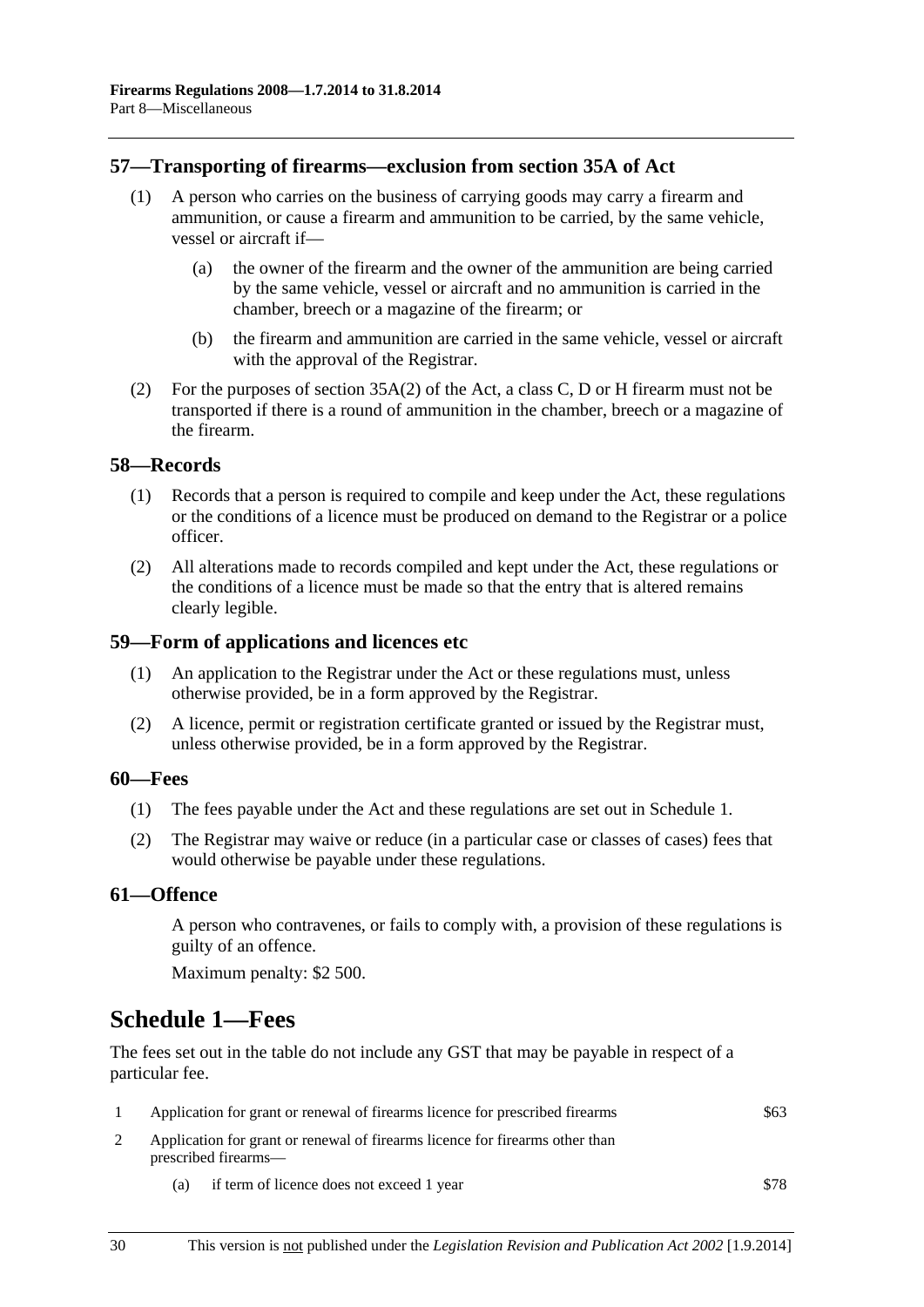|                | (b)                                                                                                                          | if term of licence exceeds 1 year but does not exceed 3 years                                                                                                             | \$204   |
|----------------|------------------------------------------------------------------------------------------------------------------------------|---------------------------------------------------------------------------------------------------------------------------------------------------------------------------|---------|
|                | (c)                                                                                                                          | if term of licence exceeds 3 years but does not exceed 5 years                                                                                                            | \$325   |
| 3              | Application for grant or renewal of dealer's licence authorising dealing in firearms<br>or firearms and ammunition—          |                                                                                                                                                                           |         |
|                | (a)                                                                                                                          | if term of licence does not exceed 1 year                                                                                                                                 | \$405   |
|                | (b)                                                                                                                          | if term of licence exceeds 1 year but does not exceed 3 years                                                                                                             | \$1 178 |
|                | (c)                                                                                                                          | if term of licence exceeds 3 years but does not exceed 5 years                                                                                                            | \$1955  |
| $\overline{4}$ | Application for grant or renewal of dealer's licence that only authorises dealing in<br>ammunition-                          |                                                                                                                                                                           |         |
|                | (a)                                                                                                                          | if term of licence does not exceed 1 year                                                                                                                                 | \$119   |
|                | (b)                                                                                                                          | if term of licence exceeds 1 year but does not exceed 3 years                                                                                                             | \$325   |
|                | (c)                                                                                                                          | if term of licence exceeds 3 years but does not exceed 5 years                                                                                                            | \$532   |
| 5              | Application for variation of licence                                                                                         |                                                                                                                                                                           | \$47    |
| 6              | Application for registration of firearm in name of owner of firearm or for issue of<br>duplicate certificate of registration |                                                                                                                                                                           | \$30    |
| 7              | Application for licence to replace licence lost, stolen or destroyed                                                         |                                                                                                                                                                           | \$47    |
| 8              | Application for permit to acquire ammunition                                                                                 |                                                                                                                                                                           | \$30    |
| 9              | Fee to witness the transfer of a firearm under Part 3 Division 2A of Act                                                     |                                                                                                                                                                           | \$22    |
|                | payable.                                                                                                                     | However, if a firearm is registered in the name of the owner immediately after the<br>transfer of the firearm is witnessed by a police officer, the witnessing fee is not |         |
| 10             | Administrative fee on late renewal of a licence                                                                              |                                                                                                                                                                           | \$32    |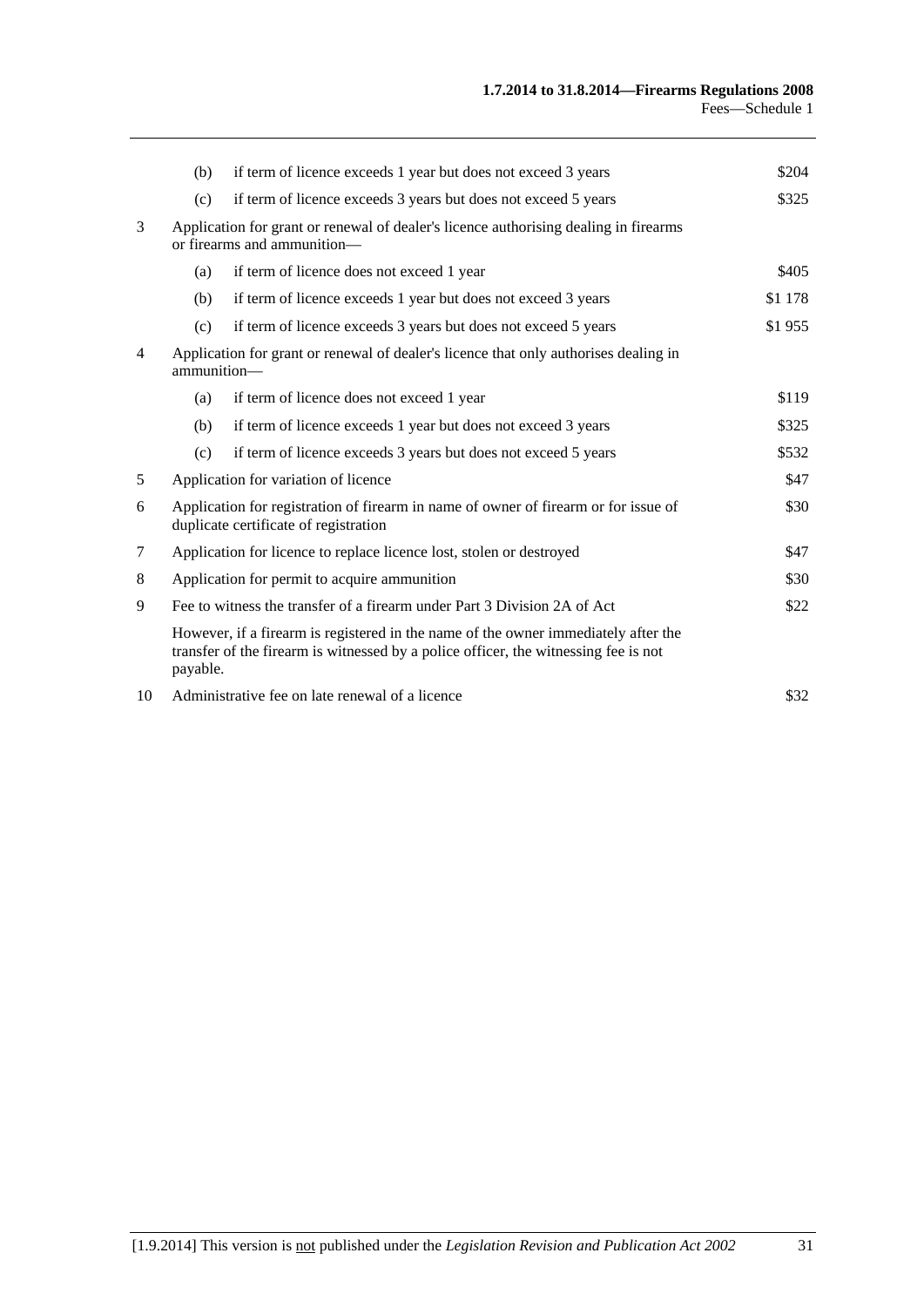# <span id="page-31-0"></span>**Legislative history**

# **Notes**

- Variations of this version that are uncommenced are not incorporated into the text.
- Please note—References in the legislation to other legislation or instruments or to titles of bodies or offices are not automatically updated as part of the program for the revision and publication of legislation and therefore may be obsolete.
- Earlier versions of these regulations (historical versions) are listed at the end of the legislative history.
- For further information relating to the Act and subordinate legislation made under the Act see the Index of South Australian Statutes or www.legislation.sa.gov.au.

# **Legislation revoked by principal regulations**

The *Firearms Regulations 2008* revoked the following:

*Firearms Regulations 1993 Firearms (Compensation) Regulations 1996 Firearms (Exemption for Certain Exhibitors) Regulations 2003*

# **Principal regulations and variations**

New entries appear in bold.

| Year     | - No | Reference                | Commencement                                                           |
|----------|------|--------------------------|------------------------------------------------------------------------|
| 2008 239 |      | Gazette 28.8.2008 p4161  | $1.9.2008$ : r 2                                                       |
| 2008     | 288  | Gazette 27.11.2008 p5281 | $27.11.2008:$ r 2                                                      |
| 2009     | 108  | Gazette 4.6.2009 p2538   | $1.7.2009$ : r 2                                                       |
| 2009     | 245  | Gazette 1.10.2009 p4771  | 1.10.2009: r 2—disallowed on $2.12.2009$<br>(Gazette 10.12.2009 p6025) |
| 2009     | 307  | Gazette 17.12.2009 p6378 | $17.12.2009:$ r 2                                                      |
| 2010     | 67   | Gazette 10.6.2010 p2728  | $1.7.2010$ : r 2                                                       |
| 2011     | 63   | Gazette 9.6.2011 p2075   | $1.7.2011:$ r 2                                                        |
| 2012 96  |      | Gazette 31.5.2012 p2400  | $1.7.2012$ : r 2                                                       |
| 2013 15  |      | Gazette 21.2.2013 p492   | $21.2.2013$ : r 2                                                      |
| 2013 49  |      | Gazette 6.6.2013 p2101   | $1.7.2013$ : r 2                                                       |
| 2014 27  |      | Gazette 30.1.2014 p434   | $7.2.2014$ : r 2                                                       |
| 2014 90  |      | Gazette 19.6.2014 p2536  | $1.7.2014$ : r 2                                                       |
| 2014     | 229  | Gazette 21.8.2014 p4107  | $1.9.2014$ : r 2                                                       |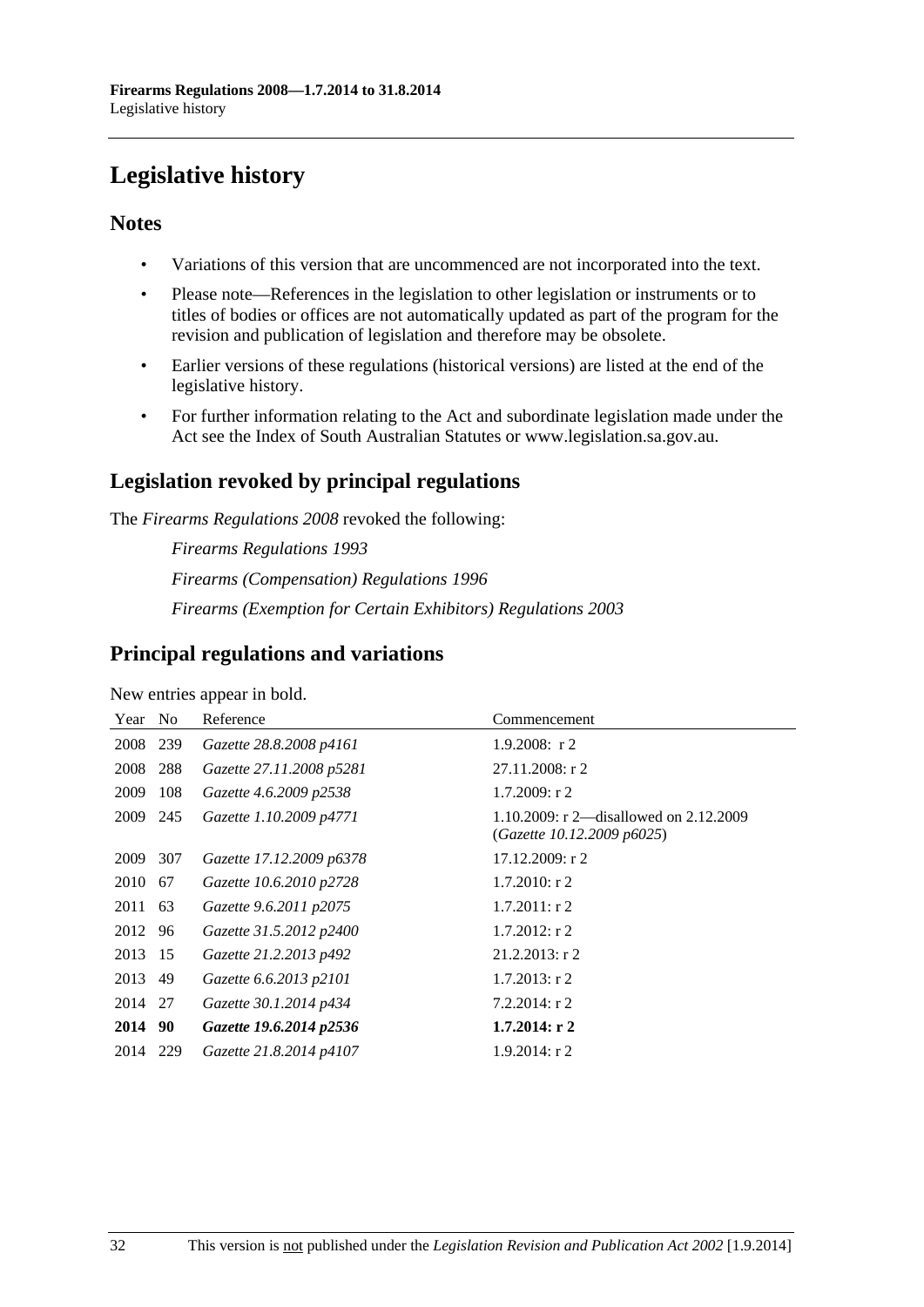# **Provisions varied**

New entries appear in bold.

Entries that relate to provisions that have been deleted appear in italics.

| Provision              | How varied                                                            | Commencement                      |
|------------------------|-----------------------------------------------------------------------|-----------------------------------|
| Pt1                    |                                                                       |                                   |
| r <sub>2</sub>         | omitted under Legislation Revision and<br><b>Publication Act 2002</b> | 27.11.2008                        |
| r <sub>3</sub>         |                                                                       |                                   |
| r3(1)                  |                                                                       |                                   |
| firearm                | regulated imitation inserted by 307/2009 r 4                          | 17.12.2009                        |
| r <sub>4</sub>         |                                                                       |                                   |
| r(4(1))                | varied by 245/2009 r 4                                                | 1.10.2009-disallowed<br>2.12.2009 |
|                        | varied by 307/2009 r 5                                                | 17.12.2009                        |
| r 4A                   | inserted by 27/2014 r 4                                               | 7.2.2014                          |
| r <sub>5</sub>         | substituted by 245/2009 r 5                                           | 1.10.2009-disallowed<br>2.12.2009 |
|                        | substituted by 307/2009 r 6                                           | 17.12.2009                        |
| r 5AA                  | inserted by 245/2009 r 5                                              | 1.10.2009-disallowed<br>2.12.2009 |
|                        | inserted by 307/2009 r 6                                              | 17.12.2009                        |
| r 5A                   | inserted by 288/2008 r 4                                              | 27.11.2008                        |
|                        | varied by $15/2013$ r 4(1)–(5)                                        | 21.2.2013                         |
| $r$ 5B                 | inserted by 288/2008 r 4                                              | 27.11.2008                        |
| Pt 2                   |                                                                       |                                   |
| r <sub>7</sub>         |                                                                       |                                   |
| r7(1)                  | substituted by $288/2008$ r $5(1)$                                    | 27.11.2008                        |
| r7(6)                  | substituted by $288/2008$ r $5(2)$                                    | 27.11.2008                        |
| $r \frac{7(7)-(9)}{2}$ | deleted by 288/2008 r 5(2)                                            | 27.11.2008                        |
| r8                     |                                                                       |                                   |
| r $8(1)$ —(4)          | substituted by $288/2008$ r $6(1)$                                    | 27.11.2008                        |
| r 8(5)                 | varied by 288/2008 r 6(2)                                             | 27.11.2008                        |
| r 8(6)                 | varied by 288/2008 r 6(3), (4)                                        | 27.11.2008                        |
| r 9A                   | inserted by 27/2014 r 5                                               | 7.2.2014                          |
| Pt <sub>3</sub>        |                                                                       |                                   |
| r 11                   |                                                                       |                                   |
| r11(2)                 | varied by 245/2009 r 6(1)                                             | 1.10.2009-disallowed<br>2.12.2009 |
|                        | varied by 307/2009 r 7(1)                                             | 17.12.2009                        |
| r 11(4a)               | inserted by 245/2009 r 6(2)                                           | 1.10.2009-disallowed<br>2.12.2009 |
|                        | inserted by 307/2009 r 7(2)                                           | 17.12.2009                        |
| r 21                   |                                                                       |                                   |